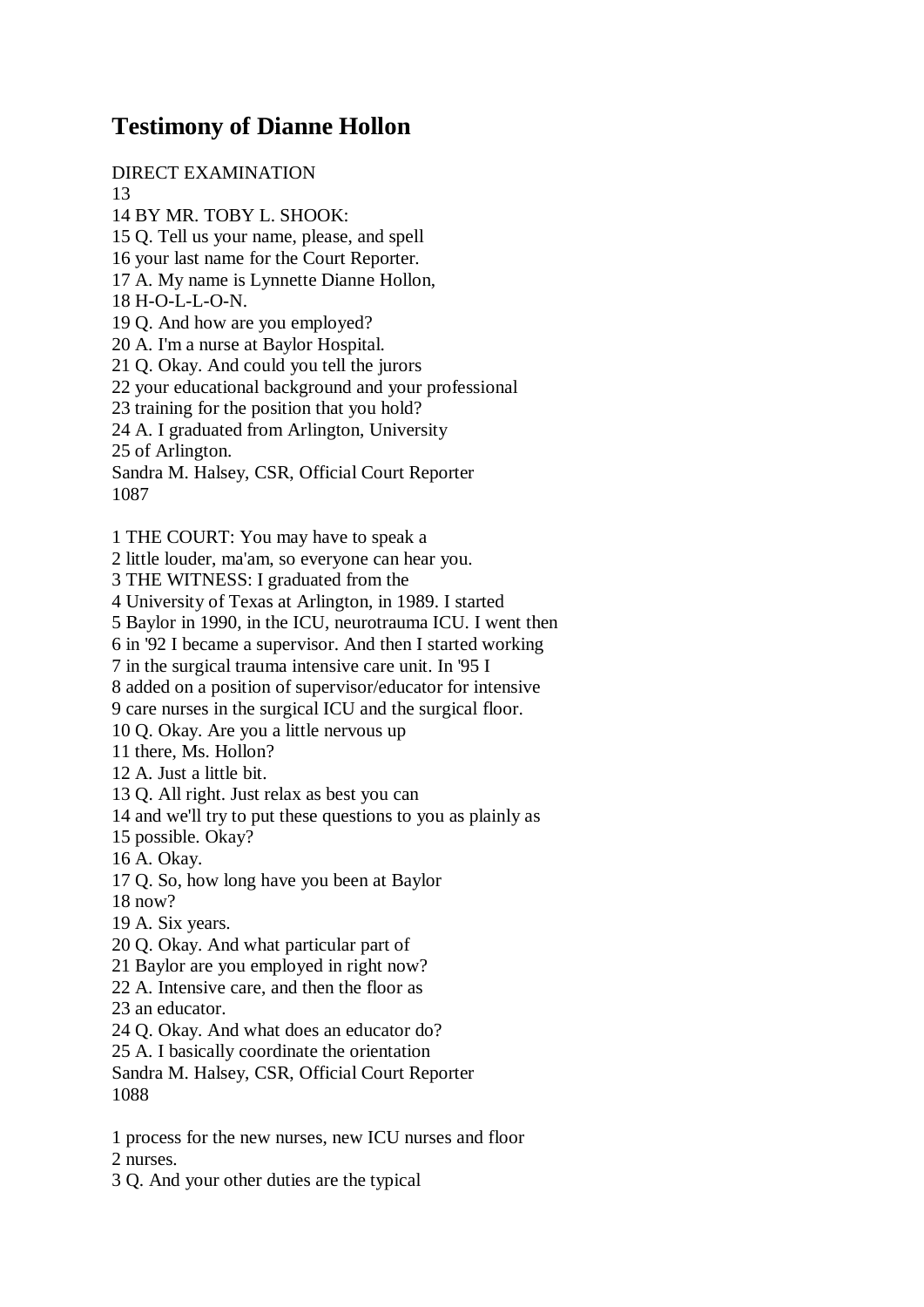4 duties of an ICU nurse; is that right?

5 A. Correct.

6 Q. Let me ask you if you came -- were on

7 duty back on June 6th, 1996 of this year? Did you come

8 to work on that date?

9 A. June 6th? Yes.

10 Q. Yes. Okay. What time did your shift

11 start on that day?

12 A. I get there at 6:45 in the morning.

13 Q. Okay. And did you receive a patient

14 by the name of Darlie Routier during your shift?

15 A. Yes.

16 Q. Do you recall what time that was?

17 A. The exact time I don't recall, but it

18 was around 8:00 o'clock.

19 Q. Okay. And you keep, I believe they

20 call it focus notes; is that right?

21 A. Yes.

22 Q. Okay. Let me show you State's Exhibit

23 No. 53-C. Are those copies of Ms. Routier's medical

24 records that were kept there at Baylor?

25 A. Yes. Well, I don't know if they're

Sandra M. Halsey, CSR, Official Court Reporter

1089

1 all here, but yes, these are copies of them.

2 Q. If you could take a moment maybe to

3 locate your focus notes.

4 A. Okay.

5 Q. Okay. Do those notes reflect when you

6 received her as a patient?

7 A. She was transferred up to me at 8:05.

8 Q. 8:05 in the morning?

9 A. Yes.

10 Q. And how long was your shift that day?

11 A. From 6:45 to 7:15 that night.

12 Q. Okay. So, did you have her as a

13 patient the entire day?

14 A. Yes.

15 Q. And she's in the ICU unit; is that

16 right?

17 A. Yes.

18 Q. How many patients did you care for

19 that day?

20 A. Just her.

21 Q. Okay. And when you're in the ICU, you

22 get rather intensive care; is that right?

23 A. Um-hum. (Witness nodding head

24 affirmatively).

25 Q. Are you there pretty much in her room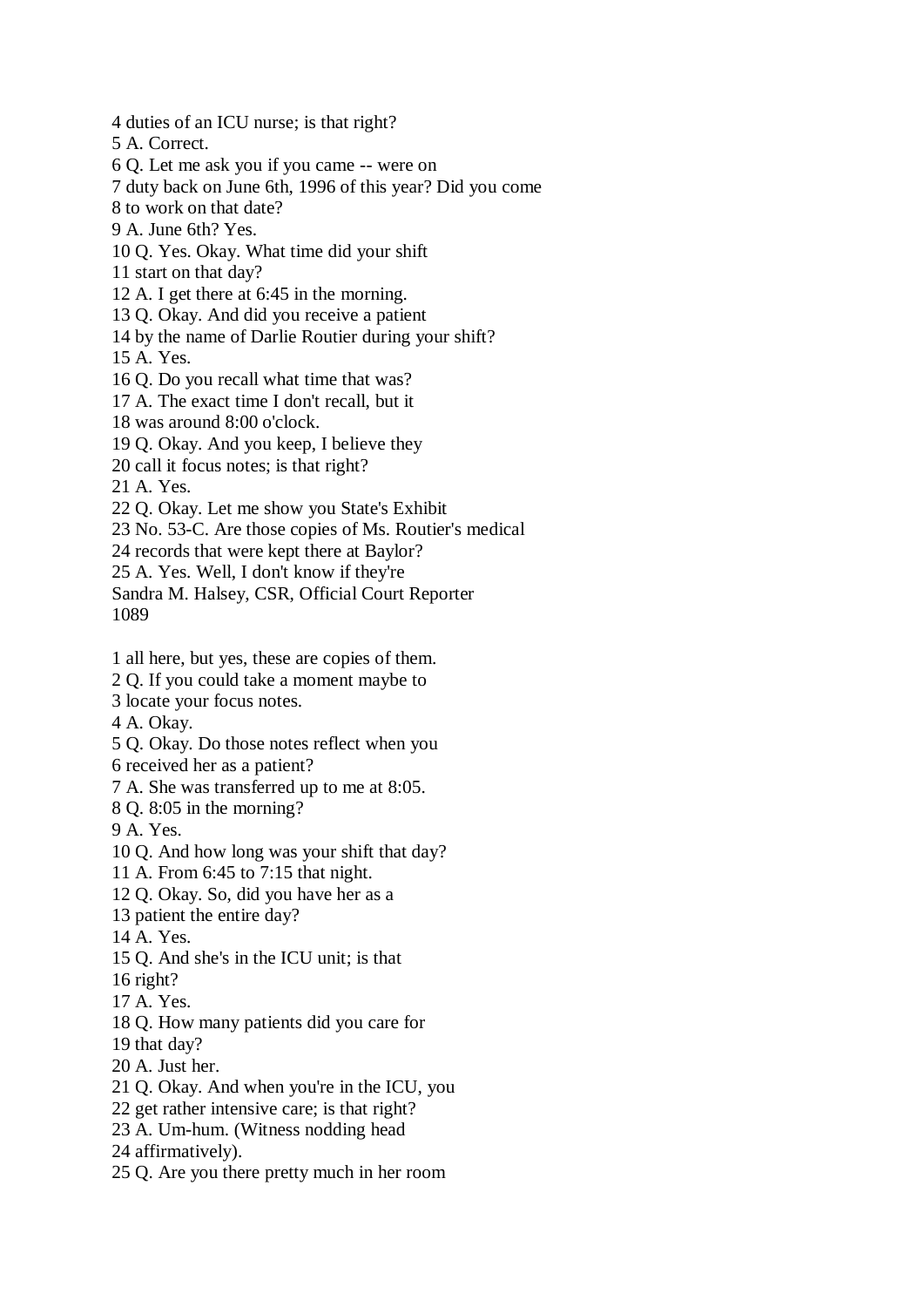Sandra M. Halsey, CSR, Official Court Reporter 1090

- 1 and by her bedside at all times? 2 A. Pretty much. I was in and out of the 3 room all day long. I was her primary nurse. 4 Q. All right. And what type of patients 5 do you usually have in the ICU? 6 A. More critical, I should say. They're 7 usually hooked up to more machines, ventilators, more 8 monitoring equipment. 9 Q. Did she have any type of IVs hooked up 10 to her that day? 11 A. Yes, she did. 12 Q. And where was that hooked up? 13 A. One was in her -- they were both in 14 her left arm. I believe one was in her arm and one was 15 in her hand. 16 Q. Okay. 17 A. I'm pretty sure. 18 Q. Okay. One was in -- 19 A. One was in her left arm and one was in 20 her left hand, yes. 21 Q. Okay. Now, did you converse with Ms. 22 Routier through the day? 23 A. Yes. 24 Q. Okay. Describe her condition when she 25 arrived there in your care. Sandra M. Halsey, CSR, Official Court Reporter 1091 1 A. She was calm. She really wasn't -- 2 she didn't show a whole lot of emotions. Occasionally 3 she would get tearful, as I charted that. But she just, 4 she never did actually burst out crying, sobbing, nothing 5 like that. 6 Q. Okay. When you say "sobbing," what do 7 you mean? 8 A. Like a loud cry. Loud crying. She 9 never cried. 10 Q. Have you seen that in patients before? 11 A. Well -- 12 Q. Seen the sobbing?
- 13 A. Not so much in patients, because more
- 14 of our patients are usually completely out of it.
- 15 Q. Okay.
- 16 A. They're not awake. They're not alert.
- 17 Q. Okay.
- 18 A. But with families, yes.
- 19 Q. Have you seen that with families that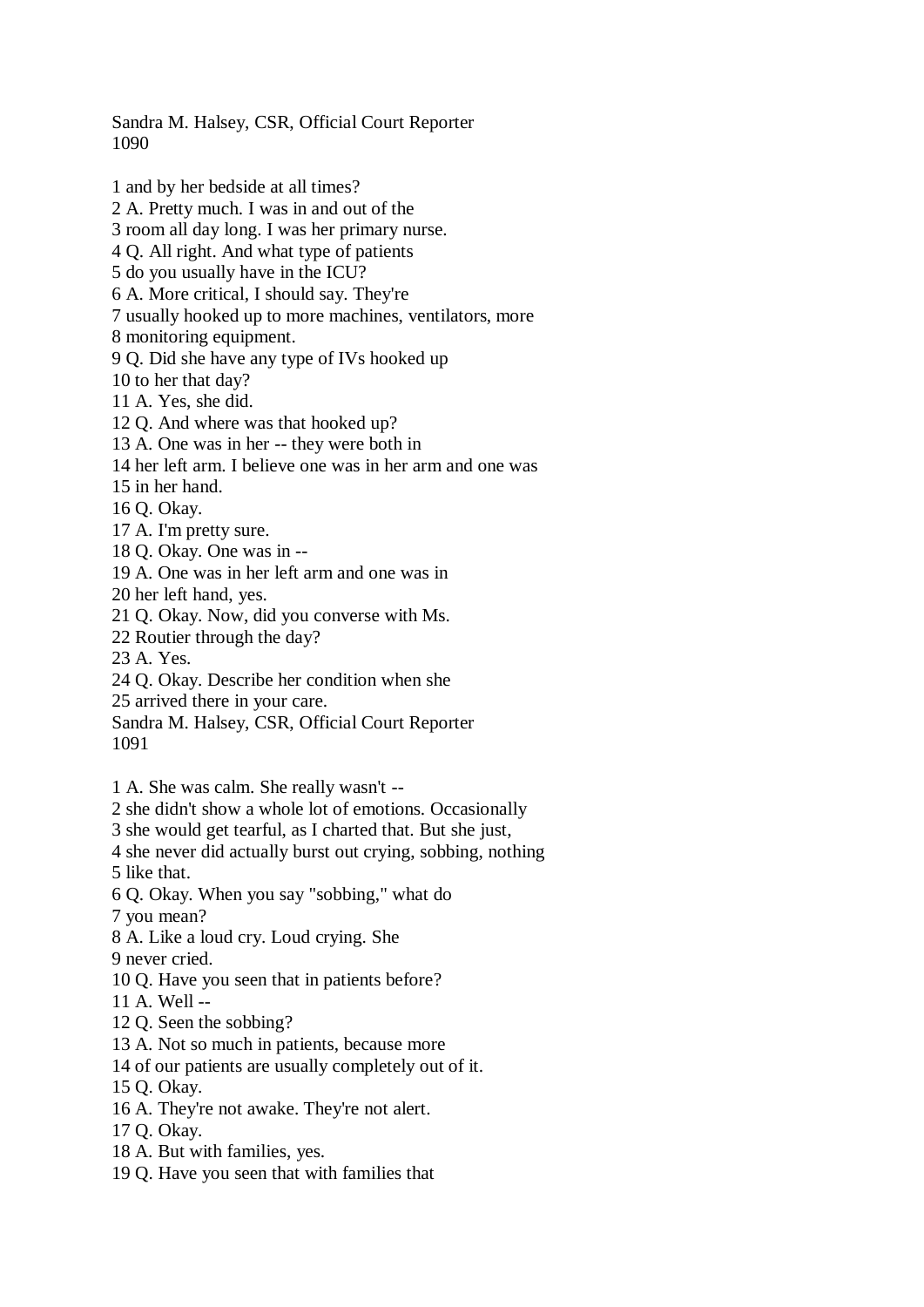20 come to see their relatives that have been injured? 21 A. Yes. 22 Q. Or families that are present when 23 their relatives die? 24 A. Yes. 25 Q. Okay. But you did note throughout the Sandra M. Halsey, CSR, Official Court Reporter 1092 1 day that she was tearful at times? 2 A. Yes. 3 Q. Okay. And could you describe those 4 tears to us, please. 5 A. The times that I noticed her, you 6 know, her eyes well up with tears is when she was looking 7 at her boys' pictures. She would kind of put her hands 8 over her boys' pictures and say, "I can't believe my 9 babies are gone. My babies are gone." And that's almost 10 how she said it. 11 Q. Okay. In that tone of voice? 12 A. Yes. 13 Q. Did she say that several times 14 throughout the day? 15 A. Yes. 16 Q. Okay. Did she ever ask about the 17 boys, anything like that? 18 A. Ask? What do you mean? 19 Q. Ask how they died? 20 A. No. She -- 21 Q. How they arrived at the hospital 22 maybe, or anything like that? 23 A. No. She really never said anything 24 about her boys, other than touching the picture and 25 saying, "My boys are gone." She told me a story about Sandra M. Halsey, CSR, Official Court Reporter 1093 1 how the older one, the older son would go over to the 2 neighbor's house and pick flowers, the flowers of the 3 neighbor's house and bring them to Darlie. And she would 4 get upset with, you know, the boy to be going over and 5 picking their flowers. That was the only thing she said 6 about the boys. 7 Q. That's the only story she told you?

8 A. Yes.

9 Q. Did you cry when she told you that

10 story, like you're crying now?

11 A. Yes.

12 Q. Okay. Did you cry throughout the day

13 that day?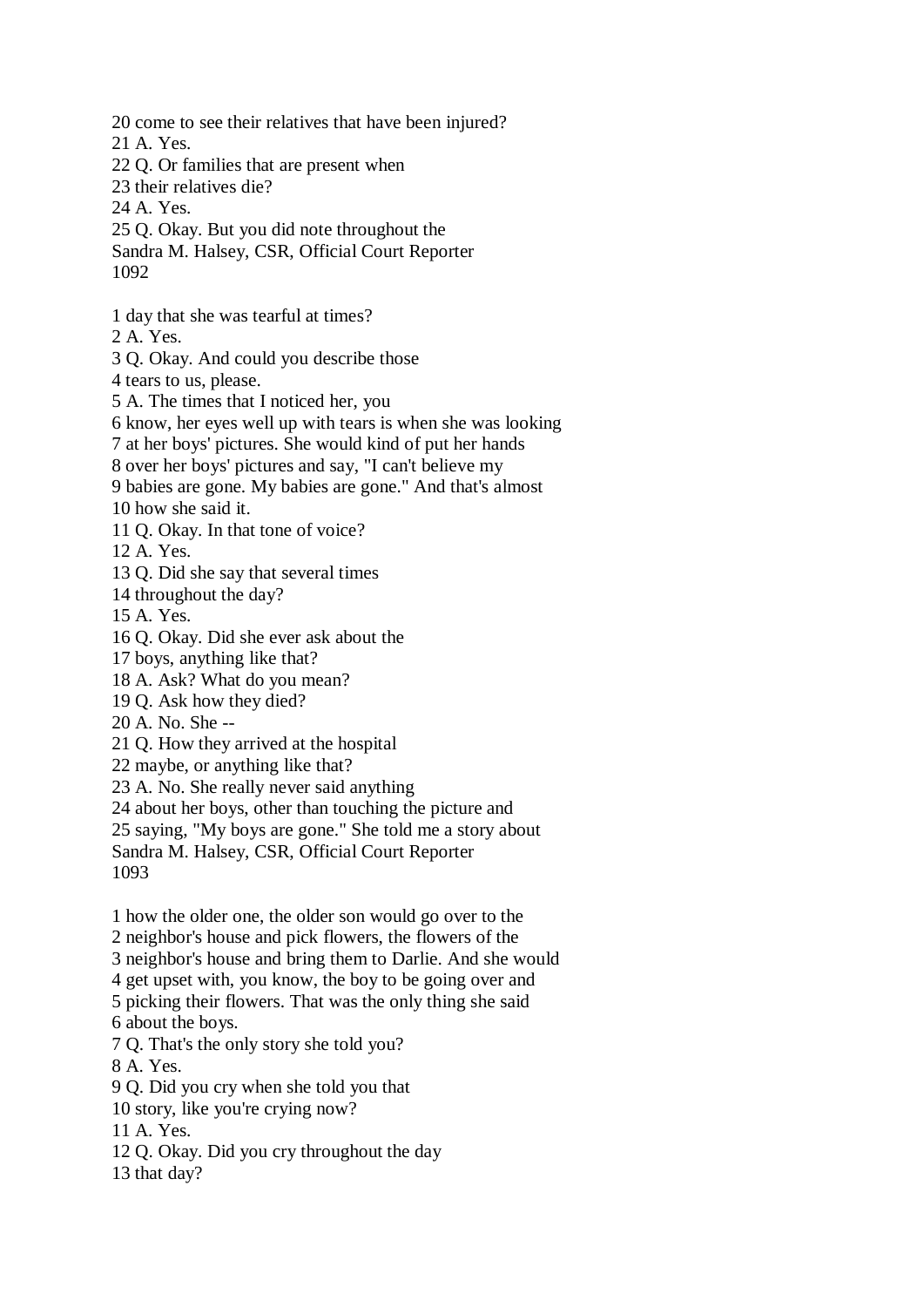14 A. Yes.

15 Q. Did you cry more than Darlie cried?

16 A. It seemed that, yes.

17 Q. Okay. Did the defendant have her

18 family and friends with her throughout the day?

19 A. Yeah. They were in and out all day

20 long.

21 Q. Okay. During the day, did you talk to

22 her about what had had happened to her?

23 A. Darlie always was bringing it up,

24 about the story of the intruder coming into the house, or

25 she had wakened up with the intruder over the top of her.

Sandra M. Halsey, CSR, Official Court Reporter 1094

1 She felt pressure from him, and she tried to fight him

2 off and ran out the garage. That's the same type of

3 story that she told me and the different people that came

4 in throughout the day. I heard that story at least three

5 times to me and two other people throughout the day.

6 Q. Okay. So, three times just to

7 yourself, and then to other people that would come in the 8 room?

9 A. Yes.

10 Q. Friends, relatives?

11 A. Yes.

12 Q. Okay. Did you ask her to repeat the

13 story or would she just do this on her own?

14 A. No, I never asked her to repeat the

15 story.

16 Q. Okay.

17 A. I asked her to stop talking so much

18 about it.

19 Q. Okay. Why did you want her to quit

20 talking about it?

21 A. I felt that she was -- that she needed

22 her rest. She had been up since whenever this happened.

23 She had not slept all day. And I felt that it was better

24 for her to stop concentrating so much on it and start

25 getting some sleep.

Sandra M. Halsey, CSR, Official Court Reporter 1095

1 Q. Okay. And she said that this man was

2 leaning over her, she fought him off and chased him to

3 the garage?

4 A. Yes.

- 5 Q. Okay. Did she ever give any type of
- 6 description of the individual?

7 A. No.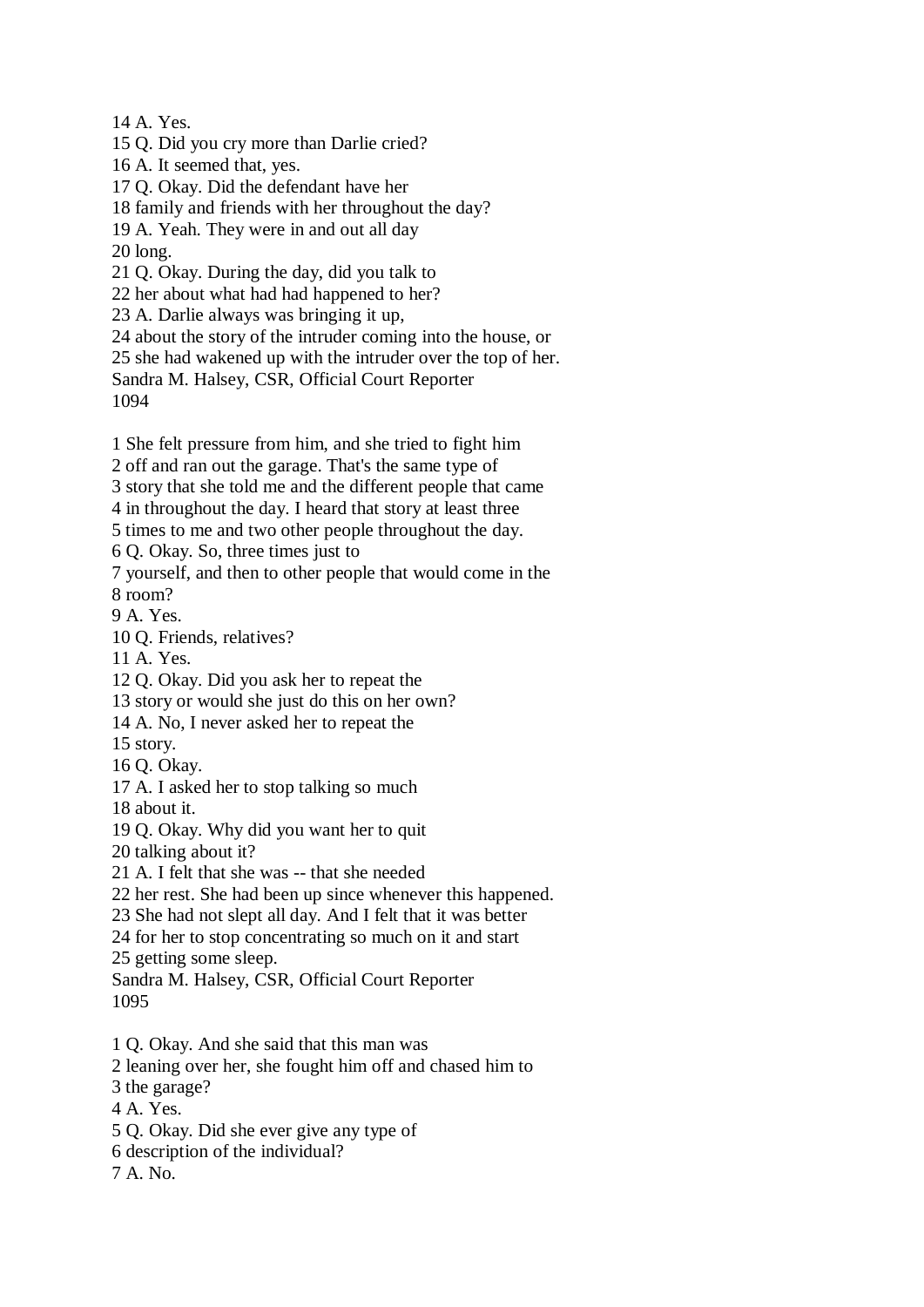12 have long sleeves? Was he wearing gloves? Do you 13 remember anything about him?" And she couldn't remember 14 anything. 15 Q. Nothing about his face? 16 A. Nothing. 17 Q. Okay. 18 A. What color he was, nothing. 19 Q. Okay. Did you ask her about why she 20 was downstairs when she was attacked? 21 A. I didn't ask her, but she told me that 22 she was -- she had been sleeping downstairs on the 23 couches that week after they had bought a big screen TV. 24 Her and the boys were sleeping on the couch, too, and 25 they were falling asleep in front of the TV. Sandra M. Halsey, CSR, Official Court Reporter 1096 1 Q. Were you present in the room when she 2 was talking about how this man got in? 3 A. Darin said something about the garage 4 window. I was on one side of the bed and Darin was on 5 the other. And he was trying, going through the story 6 trying to figure out, you know, the different events that 7 had occurred. And he said that, "I'm positive I locked 8 the window." And I think it was him that said, "The boys 9 must have unlocked it sometime yesterday or the day 10 before." Something like that. 11 Q. He was saying that to the defendant? 12 A. Yes. 13 Q. Okay. Did you -- were you present in 14 the room when the baby, baby Drake was brought in? 15 A. Yes. 16 Q. Okay. Do you remember what time 17 during the day he was brought in? 18 A. No. I don't know what time. He came 19 in, I want to say, like two times that day. Two or three 20 times that day. 21 Q. What was her reaction to the baby? 22 A. The baby was on her left side, and it 23 was, I don't know who was holding it, one of her friends 24 or her nieces, I don't know. But the baby was facing her 25 and she reached up and kind of played with the toes, "Hi, Sandra M. Halsey, CSR, Official Court Reporter 1097

8 Q. Okay. Did she say anything about his

10 A. I kind of was questioning her about

11 "Did you see his face? Was he wearing a hat? Did he

9 description?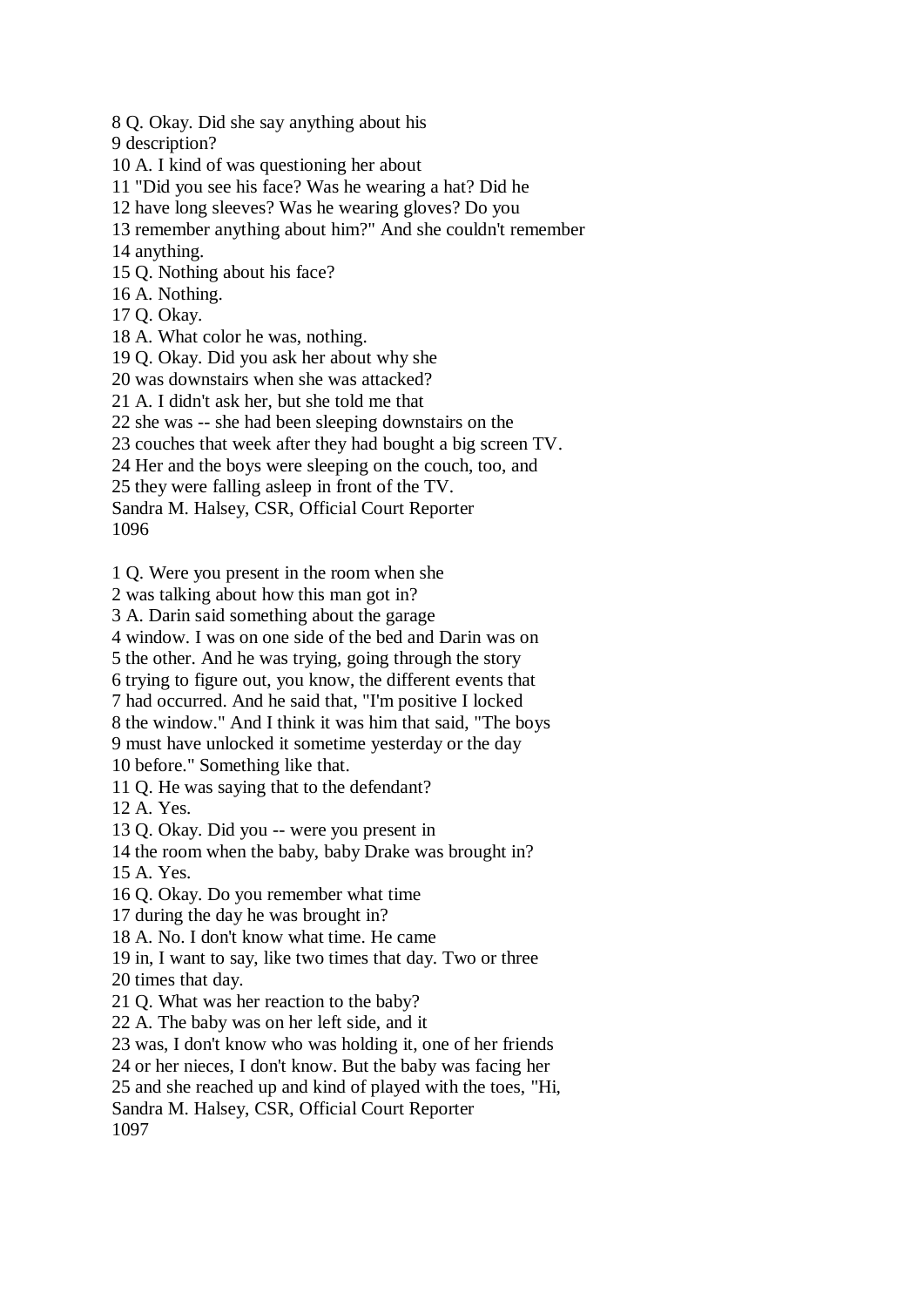1 Baby, how are you doing?" 2 Q. Did she ever hold the baby? 3 A. No. She never reached up. She never 4 held her son. 5 Q. Did you also ever hear her talk about 6 any suspicious cars around the neighborhood, things like 7 that? 8 A. She mentioned that she had seen a car 9 in the front of the house across the street, that she had 10 noticed that didn't look like it fit in that 11 neighborhood. She had seen it there before. And it 12 appeared to be like watching the house. 13 Q. Did she say when that had happened? 14 A. She said, but I don't remember. 15 Q. Did she bring that up several times 16 throughout the day? 17 A. Yes. To me and to other people that 18 came in the room. They talked about the car. A 19 suspicious looking car. 20 Q. Okay. Did she give a description of 21 this car at all? 22 A. She might have, but I don't remember. 23 Q. Okay. Now, during your care for her, 24 did you examine her wounds, see how she was doing 25 throughout the day? Sandra M. Halsey, CSR, Official Court Reporter 1098 1 A. Yes. 2 Q. Did she complain of pain at any time 3 during the day, that you recall? 4 A. I believe from my notes, I don't 5 really actually recall it, but from my notes it indicates 6 that she did complain of pain in her right arm. 7 Q. Okay. Right arm? 8 A. Um-hum. (Witness nodding head 9 affirmatively). 10 Q. Okay. Any particular part of her 11 right arm?

- 12 A. I assumed it was her laceration. She
- 13 didn't say. She just said her right arm.
- 14 Q. She had a laceration there on her
- 15 right arm?
- 16 A. Yes.
- 17 Q. Okay. And did you examine that right
- 18 arm throughout the day?
- 19 A. It was -- it had a dressing over it,
- 20 and I took the dressing off twice to show one to the
- 21 doctor. And I believe we took it off to take pictures.
- 22 Q. Okay. Let me show you some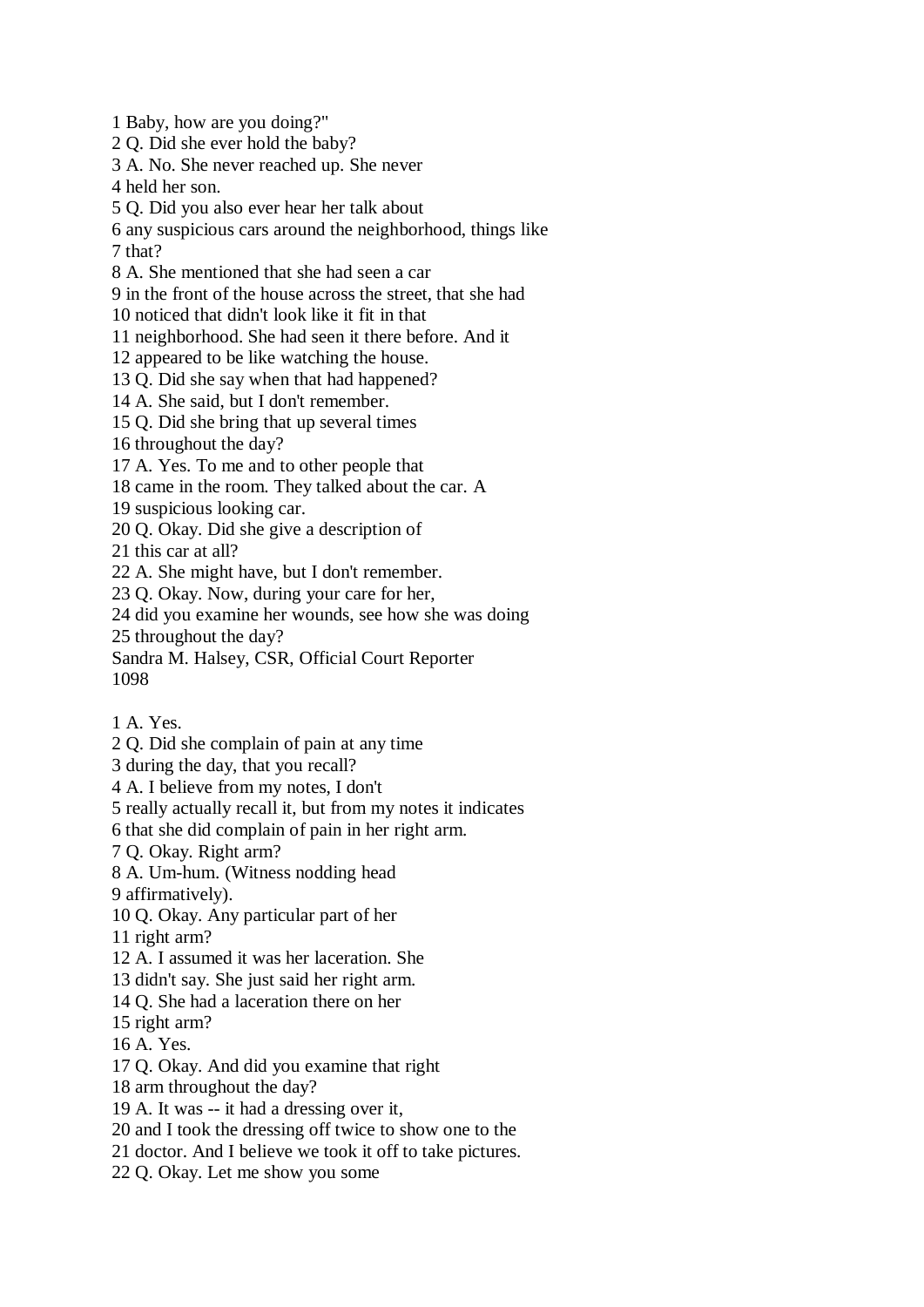23 photographs that have been marked as State's Exhibit 52-E 24 and 52-A. Do you recognize those to be photographs of 25 Darlie Routier? Sandra M. Halsey, CSR, Official Court Reporter 1099

- 2 Q. And do you see the bruises located
- 3 there on the right arm?
- 4 A. Yes.
- 5 Q. Okay. Have you seen bruises like that
- 6 before?
- 7 A. Yes.
- 8 Q. Okay. What type of bruises are those?
- 9 A. What do you mean what type?
- 10 Q. What would cause that type of bruise?
- 11 A. A severe accident.
- 12 Q. Okay. Do y'all refer to that as blunt
- 13 trauma?
- 14 A. That's more of a physician term. I
- 15 mean, we would call this more of a hematoma.
- 16 Q. Something you see when a person has
- 17 been in an accident?
- 18 A. Yes.
- 19 Q. Struck something very hard?
- 20 A. Yes. Or broke her arm.
- 21 Q. Okay. Is that a pretty bad bruise?
- 22 A. Yes.
- 23 Q. Did you see any evidence of that
- 24 injury on her right arm when you cared for her for those,
- 25 what was it about 11 hours?
- Sandra M. Halsey, CSR, Official Court Reporter
- 1100
- 1 A. No.
- 2 Q. Okay. Do you think you would have
- 3 seen evidence of that injury had it occurred on the 6th
- 4 of June around 2:30 in the morning?
- 5 A. Yes.
- 6 Q. Okay. You were with her for a total
- 7 of 11 hours?
- 8 A. Yes.
- 9 Q. You didn't see any sign of that
- 10 injury?
- 11 A. Nothing that -- there was nothing on
- 12 her left (sic) arm that would indicate this type of
- 13 injury.
- 14 Q. Okay.
- 15 A. That would leave this type of a
- 16 bruise.

<sup>1</sup> A. Yes.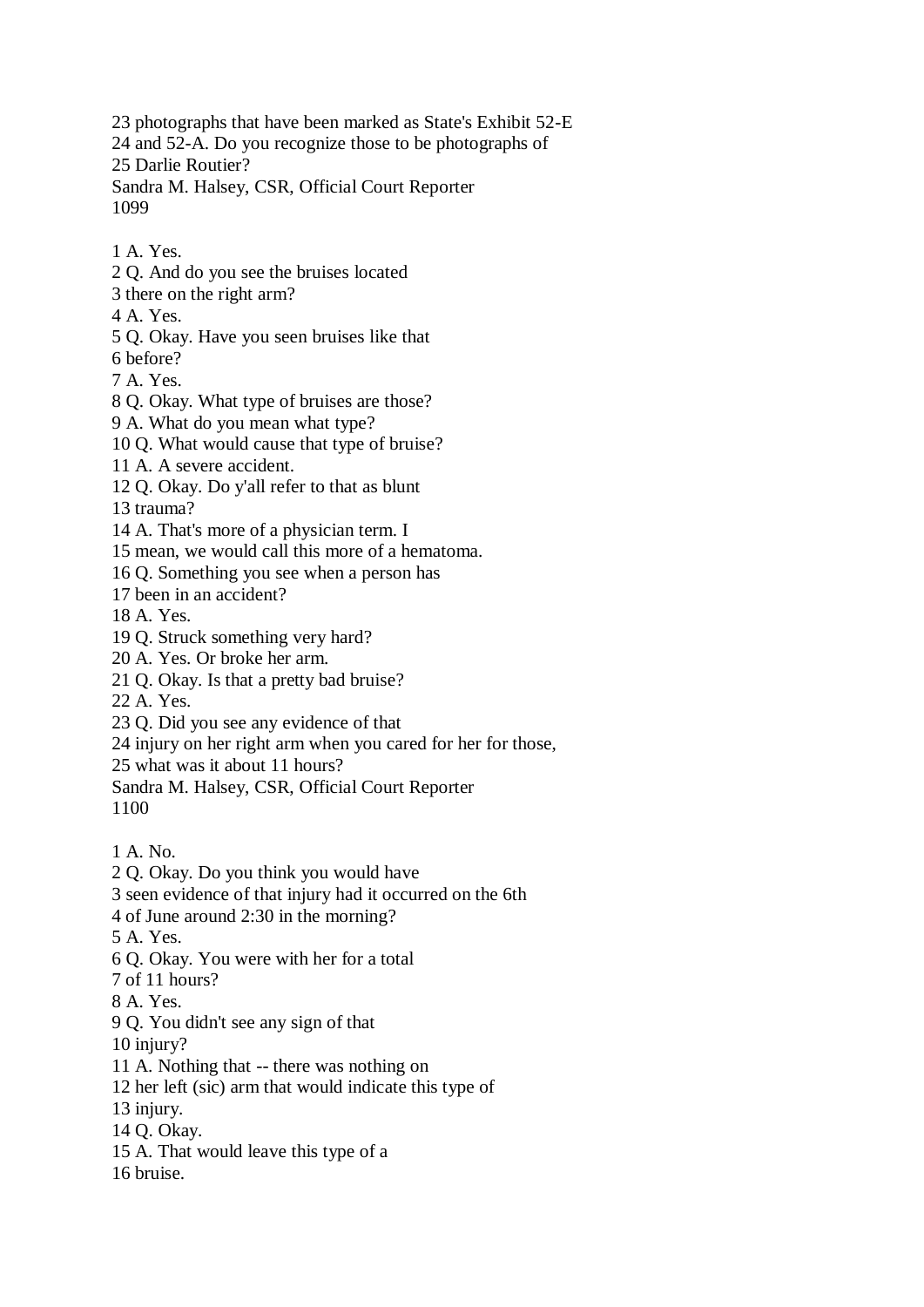17 Q. You're talking about her left arm or 18 her right arm? 19 A. Her right arm, excuse me. 20 Q. And is that something that you nurses 21 in the ICU look for and take note of? 22 A. Sure. 23 Q. Okay. Now let me show you some 24 photographs 52-G, 52-F, 52-H. Is that how Mrs. 25 Routier -- you can just look through those. Sandra M. Halsey, CSR, Official Court Reporter 1101 1 A. Okay. 2 Q. Is that how she looked when she was in 3 your care? 4 A. Yes. 5 Q. Do you see the right arm in those 6 photos? 7 A. Yes. 8 Q. Do you see any evidence of injury of 9 the kind of bruising that you saw on the other photos? 10 A. No. 11 Q. Okay. Nothing like what we see here 12 in 52-B? 13 A. No. 14 Q. Okay. And had you seen that type of 15 bruising or injury that would lead to that bruising would 16 you have made note of that? 17 A. Yes. 18 Q. And is that something you would have 19 told the doctors about? 20 A. If I thought that they didn't know 21 about it, yes. 22 Q. Okay. 23 24 MR. TOBY L. SHOOK: That's all the 25 questions I have, Judge. Sandra M. Halsey, CSR, Official Court Reporter 1102 1 THE COURT: First of all, will the 2 gentlemen who just came in in the first row move to the 3 second, please. Thank you. We just like to leave that 4 row behind the jurors clear. Thanks a bunch. 5 All right. Go ahead, Mr. Mosty. 6 7 8 CROSS EXAMINATION 9 10 BY MR. RICHARD MOSTY: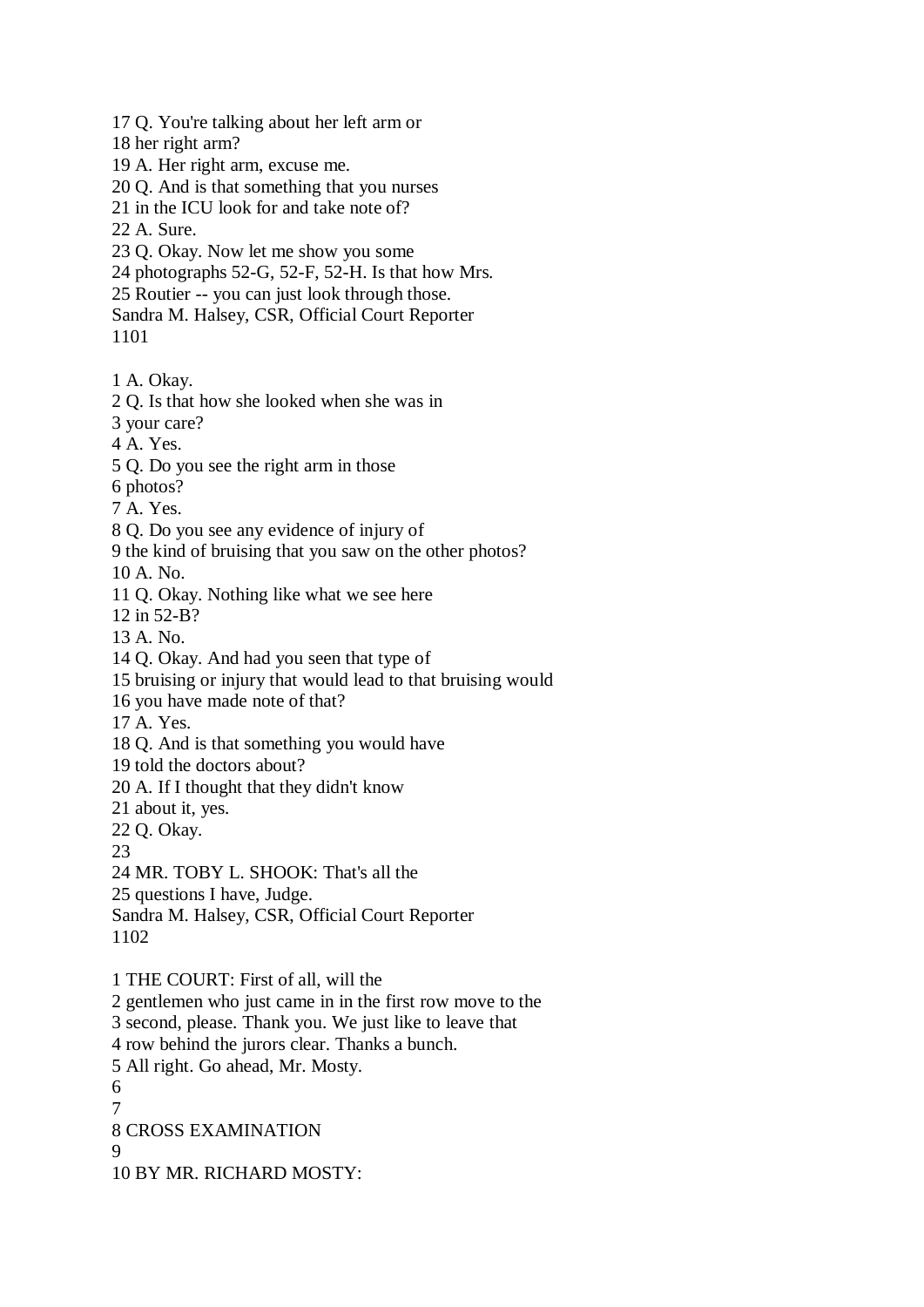11 Q. Ms. Hollon, I have, I think, your 12 notes. Are your notes just on two pages? 13 A. My written notes? 14 Q. Yes. Would you show me? I have a 15 little hard time. There's DN, who I thought was maybe 16 you. But who is that? 17 A. Here. 18 Q. Let me see. I don't know where your 19 notes are. 20 A. Okay. My notes start right here. 21 Q. Okay. What is your first -- is that 22 8:20? 23 A. Yes. 24 Q. And then what is your last note? 25 A. Bottom of the second page. Sandra M. Halsey, CSR, Official Court Reporter 1103 1 Q. At 6:45? Or is that yours on the 2 right? 3 A. Right. 4 Q. Where it says "anxiety"? 5 A. 16:45. 6 Q. I'm sorry 16:45. Is that your last 7 one? 8 A. That is what it looks like, yes. 9 Q. Do you sometimes put a D? 10 A. DH, yes. 11 Q. Sometimes you put D. Hollon? 12 A. The first note will be my full name. 13 Q. Okay. 14 A. And then from there I just, initials. 15 Q. Okay. You just solved a mystery for 16 me. 17 A. Okay. 18 Q. Ms. Hollon, you came on then at -- 19 first took Darlie Routier into your care shortly after 20 8:00 o'clock? 21 A. Yes, sir. 22 Q. And made your first note at 8:20? 23 A. Yes, sir. 24 Q. And at that time she wasn't just 25 tearful, she was very tearful, wasn't she? Sandra M. Halsey, CSR, Official Court Reporter 1104 1 A. That's what I charted.

2 Q. And tell us -- when you chart these

3 notes, do you try to be accurate and complete?

4 A. I try to chart what I see.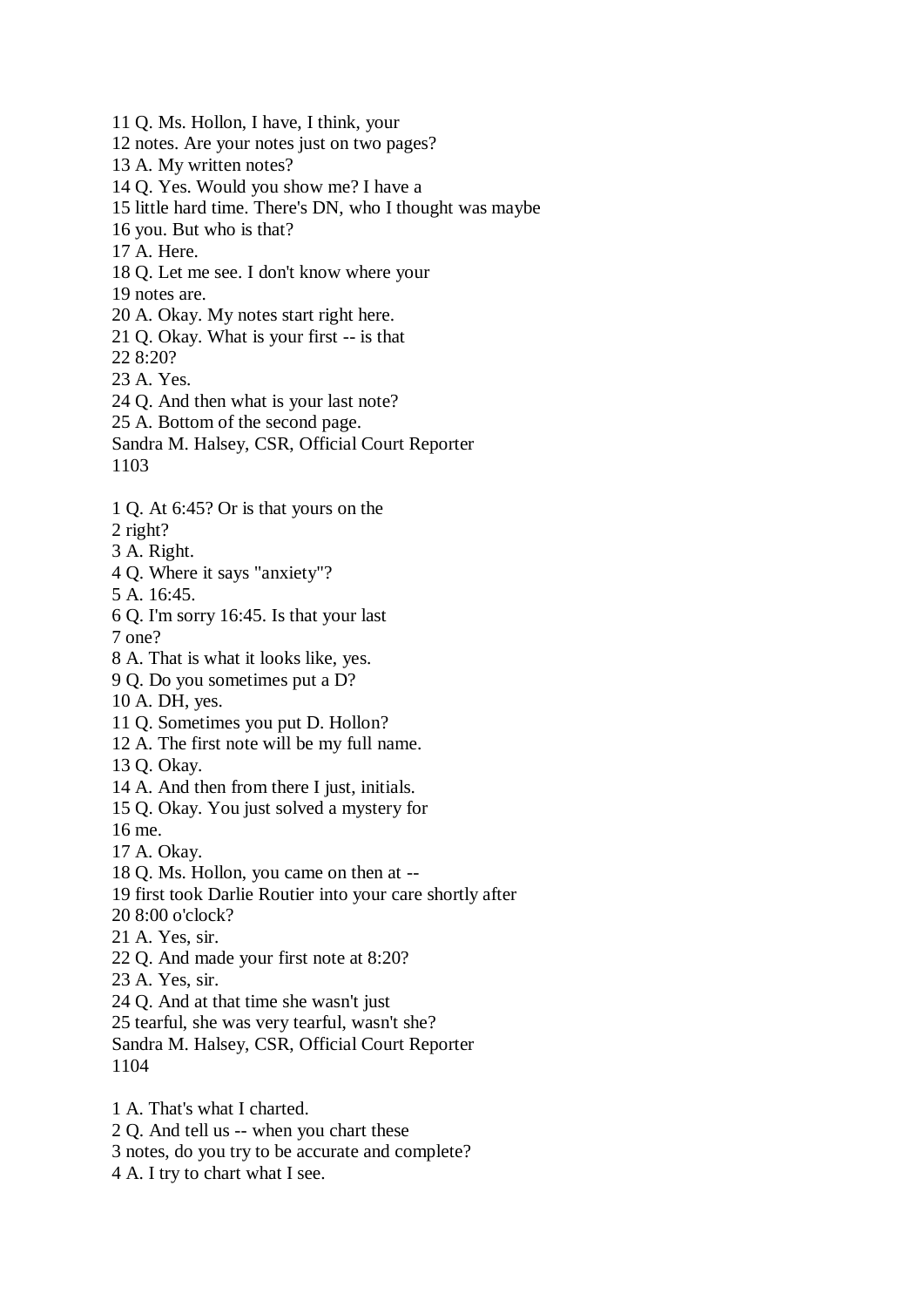5 Q. Okay. As accurately as you can? 6 A. Yes. 7 Q. And I guess part of that is that that 8 becomes something that the later nurses can rely on in 9 reviewing the charts, and the treating doctors can rely 10 on in understanding how the patient is doing? 11 A. Yes. If they want to read it, yes. 12 Q. Okay. And are you trained that you 13 ought to do that right at that time, as you observe 14 something? 15 A. As soon as we have the time, yeah, we 16 chart it. 17 Q. And is part of that because 18 everybody's memory is somewhat faulty, and you might 19 forget to chart something that is important? 20 A. I consider it to be more you chart 21 when you have the time to sit down and chart what has 22 occurred. 23 Q. Do you agree with me that usually your 24 memory is a little bit better, the closer to the event 25 and the quicker you can get that down? Sandra M. Halsey, CSR, Official Court Reporter 1105 1 A. Sure. 2 Q. And then you go look at it. For 3 instance, you might have a patient in there for months. 4 Correct? 5 A. For months? 6 Q. Yes. 7 A. Yes. 8 Q. And so, you know, your memory over 9 that period of time, it's helpful to go back and look at 10 that chart of a month ago, for instance, and see and 11 compare how that patient is doing. 12 A. I don't do that. 13 Q. But you agree with me that it's 14 important, and that your memory is better -- the closer 15 you can do it to the event the better your description 16 might be? 17 A. Yes. 18 Q. And not only, you did that, and then 19 to the right you have another note. The first note is at

20 8:20?

21 A. Yes.

22 Q. Is it not?

23 A. Um-hum. (Witness nodding head

24 affirmatively). Yes.

25 Q. Okay. And as a matter of fact there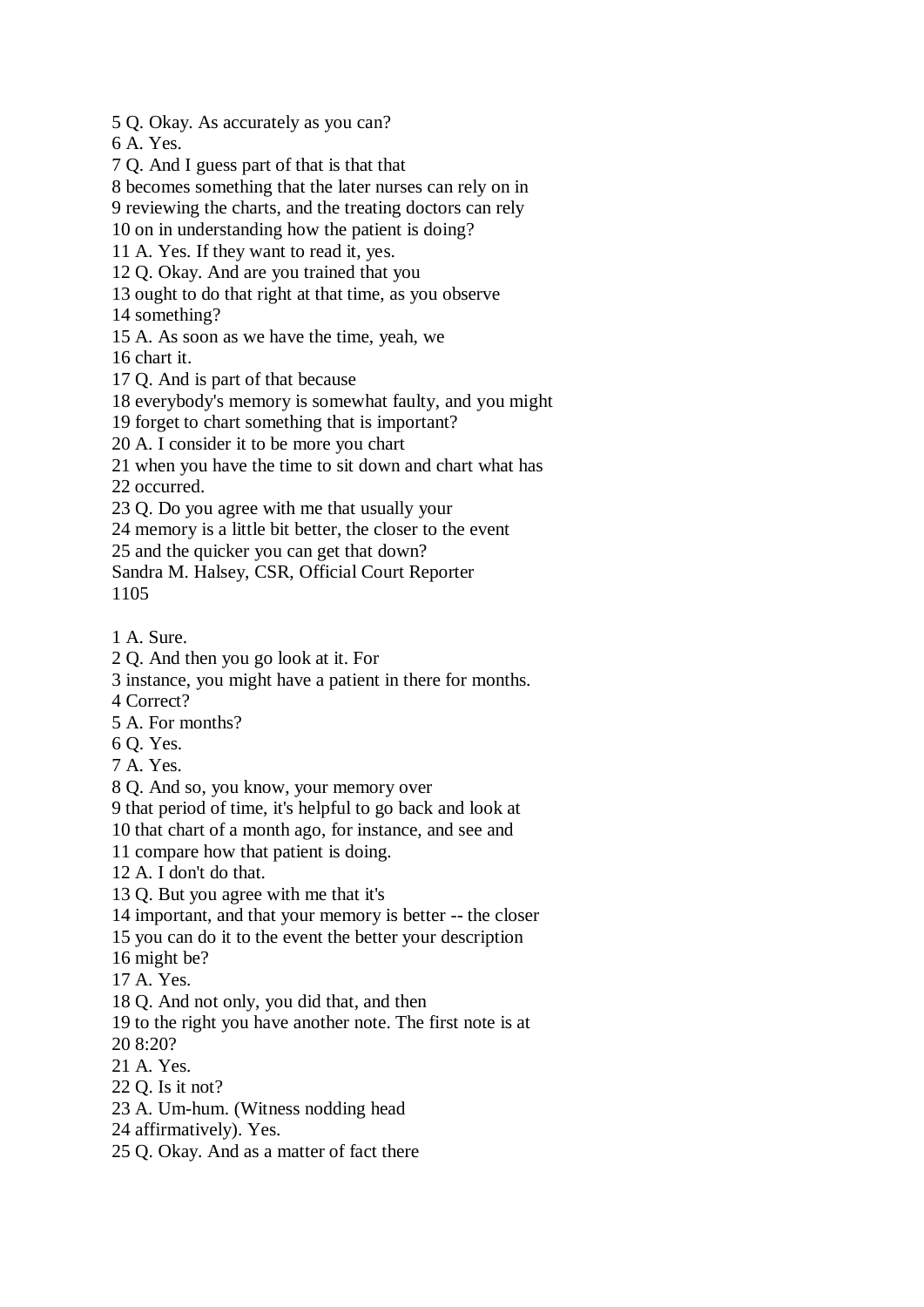Sandra M. Halsey, CSR, Official Court Reporter 1106

1 was a chaplain present?

2 A. Yes. 3 Q. At 8:20? 4 A. Yes. 5 Q. And he was counselling with Darlie 6 Routier. Correct? 7 A. Yes. 8 Q. You heard that? 9 A. No. 10 Q. Or some of it, bits and pieces? Or 11 did you stay away from that? 12 A. Well, I did not really hear the 13 chaplain saying much to her. 14 Q. Okay. But he was there to counsel 15 with her in her grief? 16 A. Yes, to support her. 17 Q. And you will -- in that kind of 18 circumstance you would defer from your counselling, you 19 wouldn't counsel someone if the chaplain is there 20 counselling them, would you? 21 A. What do you mean by counselling? 22 Q. Well, what type of counselling as a 23 nurse do you do? 24 A. Like when I'm -- 25 Q. Other than medical. Do you -- Sandra M. Halsey, CSR, Official Court Reporter 1107 1 obviously you do some medical counselling. 2 A. Sure. 3 Q. But mine is emotional or spiritual 4 counselling. The chaplain is there assisting someone 5 with their grieving process. And the family was there 6 too, weren't they? 7 A. Sure. 8 Q. Members of the family were there with 9 the chaplain all together? 10 A. Yeah. 11 Q. And if he's sitting there assisting in 12 that grieving process, you would stand back and let him 13 do that, wouldn't you? 14 A. If I had to do something to Darlie at 15 the time, yes, medically, a touch, holding her hand,

16 touching her shoulder, touching a family member's

17 shoulder. I consider that support.

18 Q. Okay. But in this instance you

19 didn't -- the chaplain was doing fine on his own?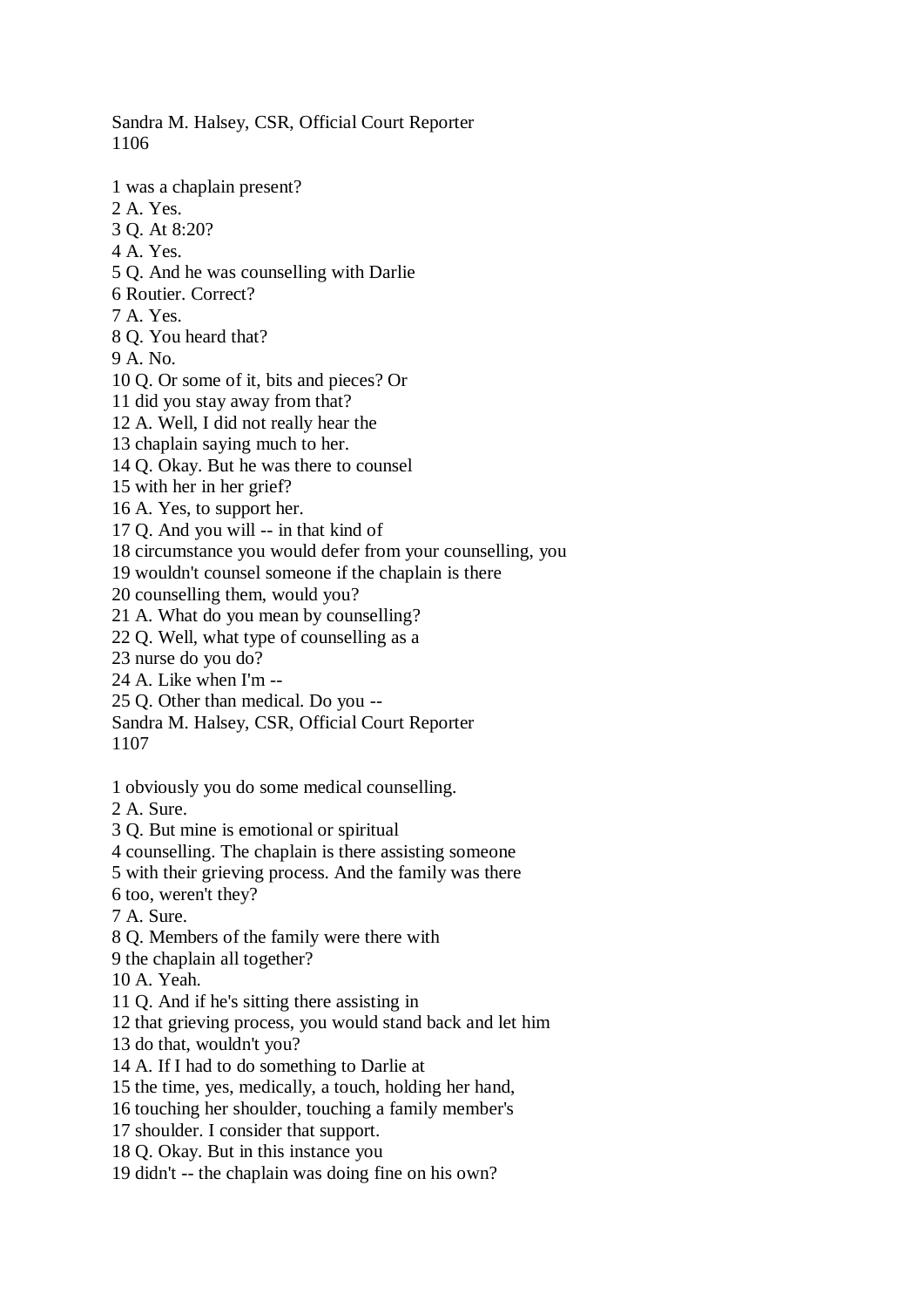20 A. I mean, I don't remember.

- 21 Q. You don't remember that part?
- 22 A. I don't remember what the chaplain
- 23 said to him, whether I was there at the bedside when the
- 24 chaplain was talking to them or not. I don't remember.
- 25 Q. Well, that sort of goes back to my
- Sandra M. Halsey, CSR, Official Court Reporter

1108

1 point. All of our memories. We remember some things and

- 2 we don't remember other things.
- 3 A. Sure.
- 4 Q. And these happened just almost side by
- 5 side, didn't they?
- 6 A. I don't know.
- 7 Q. It was very tearful when the chaplain
- 8 was there? That's all at the same time, isn't it?
- 9 A. That's what I wrote, yes.
- 10 Q. And you remember part of it?
- 11 A. Yes.
- 12 Q. And you don't remember part of it?
- 13 A. I don't remember what was said.
- 14 Q. Okay.
- 15 A. Or what I was doing at the time.
- 16 Q. So, I'm right, aren't I? You remember
- 17 part of what was happening and you don't remember part of
- 18 what was happening?
- 19 A. Yes.
- 20 Q. As a matter of fact, then again, at
- 21 12:00 noon, you said that the patient had continued. Is
- 22 that continues or continued?
- 23 A. Continues.
- 24 Q. Continues to weep. Indicating that
- 25 she had been weeping all morning off and on, I guess?
- Sandra M. Halsey, CSR, Official Court Reporter
- 1109
- 1 A. Yeah.
- 2 Q. From 8:20 until noon?
- 3 A. Yes.
- 4 Q. You noted that she had continuously
- 5 wept during that entire period of time, off and on I'm
- 6 sure.
- 7 A. Using weep for lack of a better term,
- 8 yes.
- 9 Q. Well, you thought that was an accurate
- 10 term back in June of 1996. You thought that was an
- 11 accurate term, didn't you?
- 12 A. Yes.
- 13 Q. I think you described that she was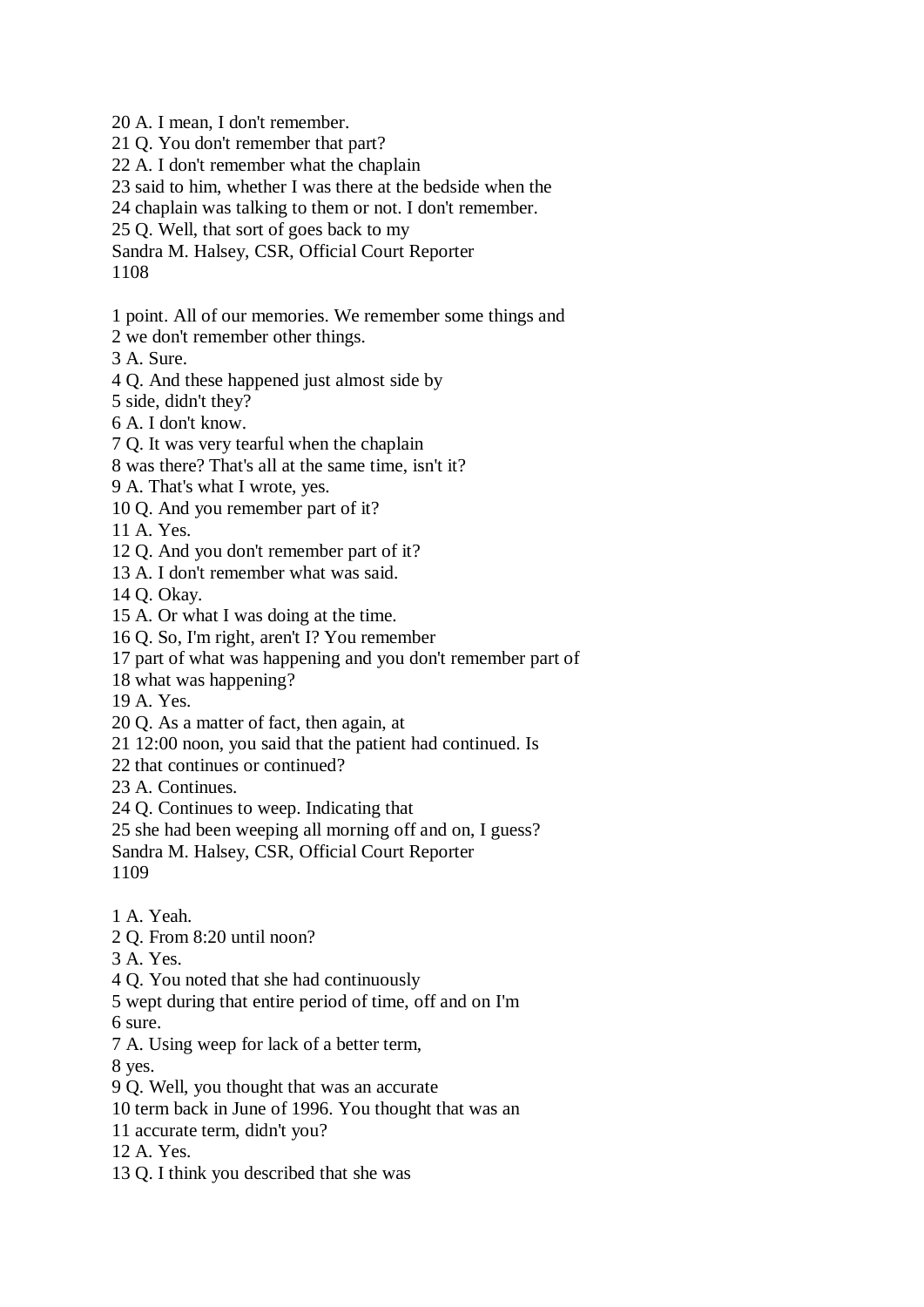14 holding pictures of her children.

15 A. She had an 8 by 11, I guess, framed

16 picture of both boys.

- 17 Q. Of both boys?
- 18 A. Of both boys.

19 Q. And part of your training, you learn

- 20 at least a little bit about grief, don't you, as part of
- 21 your nursing training?

22 A. Yes.

23 Q. And you know that, first, that

24 everyone reacts different to different emotional events

25 in their life?

Sandra M. Halsey, CSR, Official Court Reporter

1110

- 1 A. Yes.
- 2 Q. And that is -- there are any number of
- 3 things that might affect that?
- 4 A. Yes.
- 5 Q. Whether you're a male or female?
- 6 A. Yes.
- 7 Q. Your ethnic background, for instance?
- 8 A. Very much so.
- 9 Q. Your -- how you're brought up?
- 10 A. Yes.
- 11 Q. And you're brought up in a touching
- 12 family, some families embrace everyone?
- 13 A. Yeah.
- 14 Q. Some families don't embrace anybody?
- 15 A. Sure.
- 16 Q. Correct?
- 17 A. True.
- 18 Q. Some families are very excitable?
- 19 A. Yes.
- 20 Q. And then within a family you might
- 21 have some that are very excitable and some who are very
- 22 subdued?
- 23 A. Yes.
- 24 Q. Do you have brothers and sisters?
- 25 A. Yes, I do.
- Sandra M. Halsey, CSR, Official Court Reporter
- 1111
- 1 Q. Are y'all different?
- 2 A. Yes, we are.
- 3 Q. Do you react differently to different
- 4 things?
- 5 A. Yes.
- 6 Q. Okay. And that is something that is
- 7 common in your nursing experience, isn't it?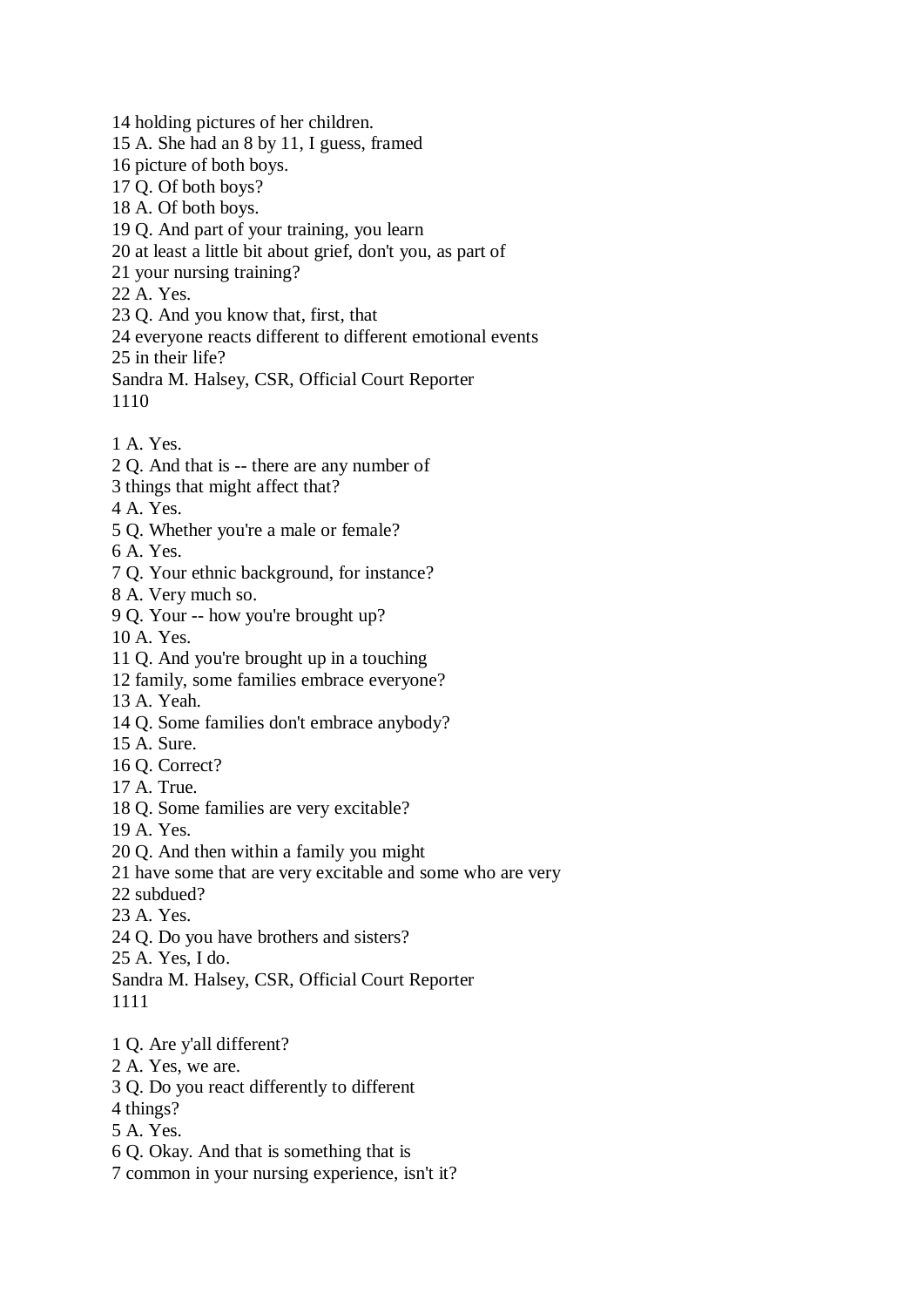8 A. Yes.

- 9 Q. So, going through the stages of grief,
- 10 one of those is denial, isn't it?
- 11 A. Yes.
- 12 Q. And that's the kind of thing of
- 13 saying, "I can't believe my babies are dead." It's a
- 14 statement of denial, isn't it?
- 15 A. Sure.
- 16 Q. One of the phases of grief. Correct?
- 17 A. Yes.
- 18 Q. And, I guess, did you know a little
- 19 bit about what had happened?
- 20 A. Yes, I did.
- 21 Q. And did you know that Ms. Routier was
- 22 present when all this happened?
- 23 A. Yes.
- 24 Q. And did you know that she knew and had
- 25 been hysterical on a 911 tape?
- Sandra M. Halsey, CSR, Official Court Reporter 1112
- $1 A$ . No.
- 2 Q. "My boys are dead. My boys are dead.
- 3 Oh, my God."
- 4
- 5 MR. TOBY L. SHOOK: Judge, I'll
- 6 object. She said no, she didn't know.
- 7 THE COURT: Well --
- 8 MR. TOBY L. SHOOK: So, I'll object to
- 9 any further questions about the 911 tape.
- 10 THE COURT: Overruled. Go ahead and
- 11 ask the question. Let's just answer them one at a time
- 12 if you can. Give her a chance to answer, please.
- 13 All right. Go ahead.
- 14
- 15 BY MR. RICHARD MOSTY:
- 16 Q. Well, one of the phases, at least in
- 17 the people that you have seen, sometimes if they have
- 18 seen the traumatic event, they block that, and some parts
- 19 of it are sketchy in their memory. You've seen that,
- 20 haven't you?
- 21 A. I can't say that I've seen that, no.
- 22 Q. Never seen that in people?
- 23 A. No.
- 24 Q. Have you ever been, for instance, in a
- 25 severe car wreck?
- Sandra M. Halsey, CSR, Official Court Reporter
- 1113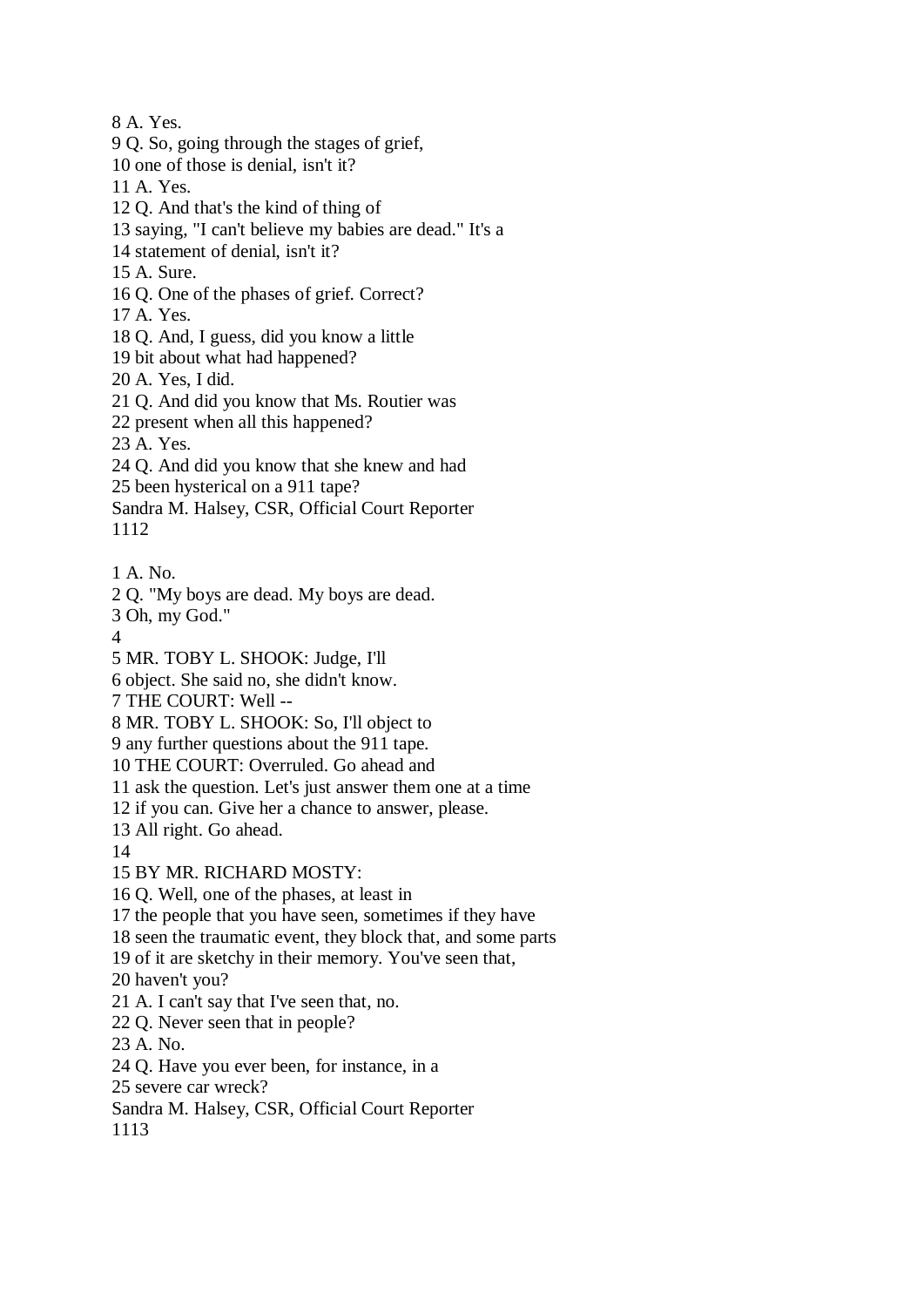1 A. No.

2 Q. Have you ever had any kind of

3 traumatic event like that?

4 A. No.

5 Q. So you have no personal experience of

6 how you might react?

7 A. Not to something that traumatic, no.

8 Q. Do you deal sometimes with, for

9 instance, automobile accident --

10 A. All the time.

11 Q. -- people?

12 A. Victims. Yes, sir. All the time.

13 Q. And, for instance, do they sometimes

14 say, "I looked up and there was a truck, and that's all I

15 remember seeing was the truck."

16 A. No.

17 Q. You never heard anything like that?

18 A. No.

19 Q. Okay. They just described part of an

20 event?

21 A. The kinds of patients we have, usually

22 do not remember.

23 Q. At all?

24 A. No.

25 Q. Don't remember some bits and pieces?

Sandra M. Halsey, CSR, Official Court Reporter 1114

1 A. No.

2 Q. Is that because they're so --

3 particularly when you got them, they aren't very

4 communicative at all, I guess?

5 A. True. Most of the time.

6 Q. Do you ever spend any time with less

7 severely injured people? Do you ever spend any time in,

8 for instance, ER? Somebody comes in and is cut up and is

9 treated or held for observation and let go?

10 A. I mean, I haven't spent anytime in ER,

11 but I have had patients that are not severely injured,

12 that can talk, but that is not something that we, you

13 know, that's not discussed ever, really. The events of

14 something.

15 Q. What happened?

16 A. Yeah.

17 Q. As a matter of fact, it seemed like

18 that's part of what you had said, that you did not want

19 her talking about it, about this event?

20 A. Right. Usually they don't talk about

21 it.

22 Q. And you had said that you had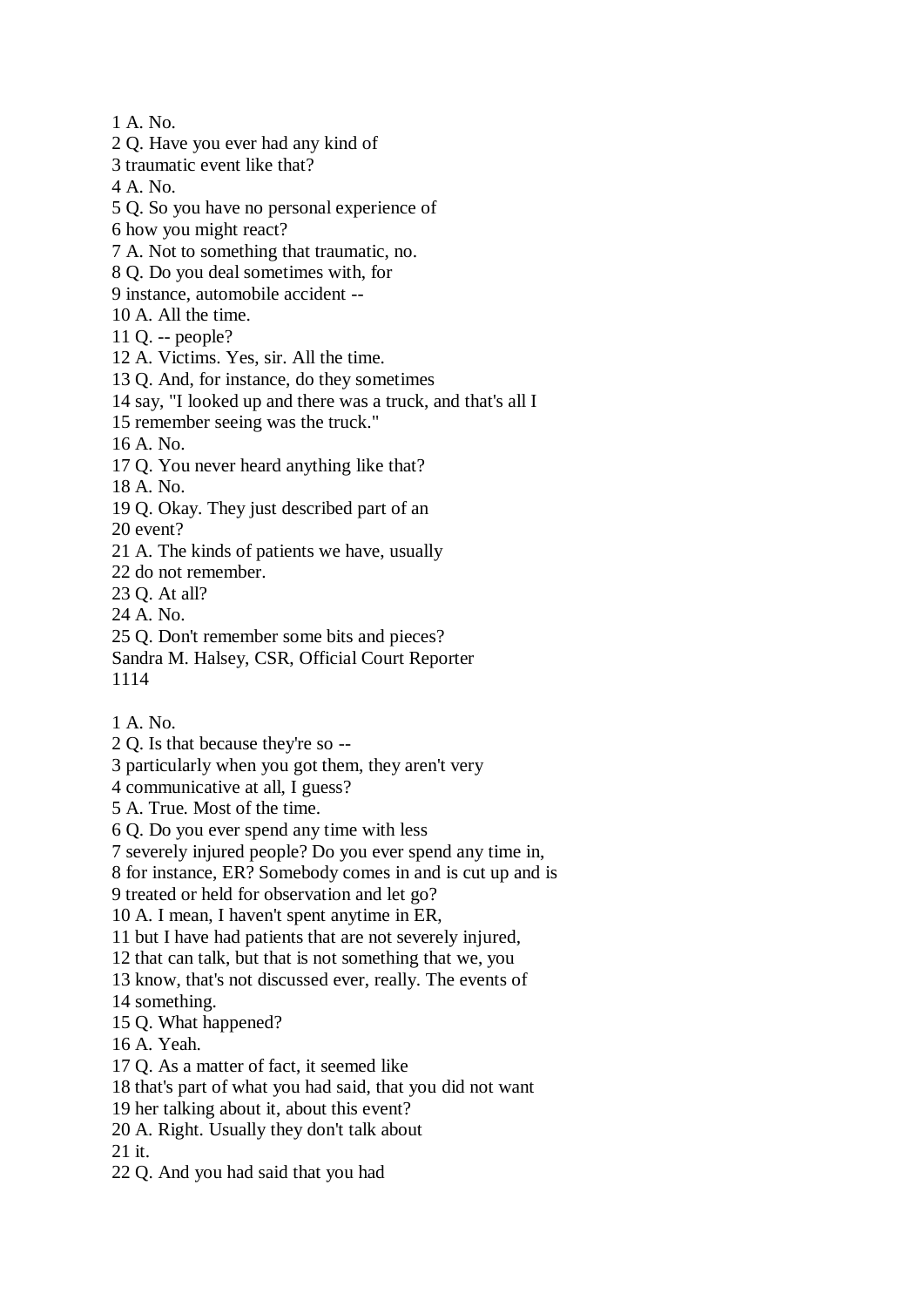23 encouraged the family not to talk about it, and her not 24 to talk about it anymore? 25 A. Yes. Sandra M. Halsey, CSR, Official Court Reporter 1115 1 Q. And then -- but she had, in that, sort

2 of described on -- I think you said she told the same

3 story several times to either you or family members?

4 A. Yes.

5 Q. That someone was on top of her?

6 A. She felt pressure.

7 Q. Felt pressure. I thought I wrote down

8 on top of her when you testified the first time, didn't 9 I?

10 A. She woke up with someone on top of her

11 and she felt pressure. I guess that's what I said.

12 Q. Well, you didn't say "felt pressure,"

13 the first time, did you?

14 A. I believe I did. I don't know.

15

16 MR. TOBY L. SHOOK: Judge, we can

17 check the court reporter's notes.

18 MR. RICHARD C. MOSTY: Your Honor,

19 this is my cross-examination.

20 THE COURT: I understand. There's no

21 objection. Let's just -- let the witness answer the

22 questions.

23 Go ahead.

24 THE WITNESS: I believe I said that

25 that's what she said.

Sandra M. Halsey, CSR, Official Court Reporter

1116

## 1

2 BY MR. RICHARD MOSTY:

3 Q. Okay. Just now when I asked you what

4 happened, you didn't say "on top of her," you said

5 pressure?

6 A. She felt pressure. That was one of

7 the terms that she said to me. She felt pressure.

8 Because I remember that distinctly because we were asking

9 her, or I was explaining to her that she was gong to have

10 a vaginal exam done. "Do you remember anything about

11 having -- do you remember him doing anything like that?"

12 And she said she felt pressure. She

13 doesn't remember anything else.

14 Q. And then you also talked about a

15 description of the assailant?

16 A. I was questioning her earlier, if she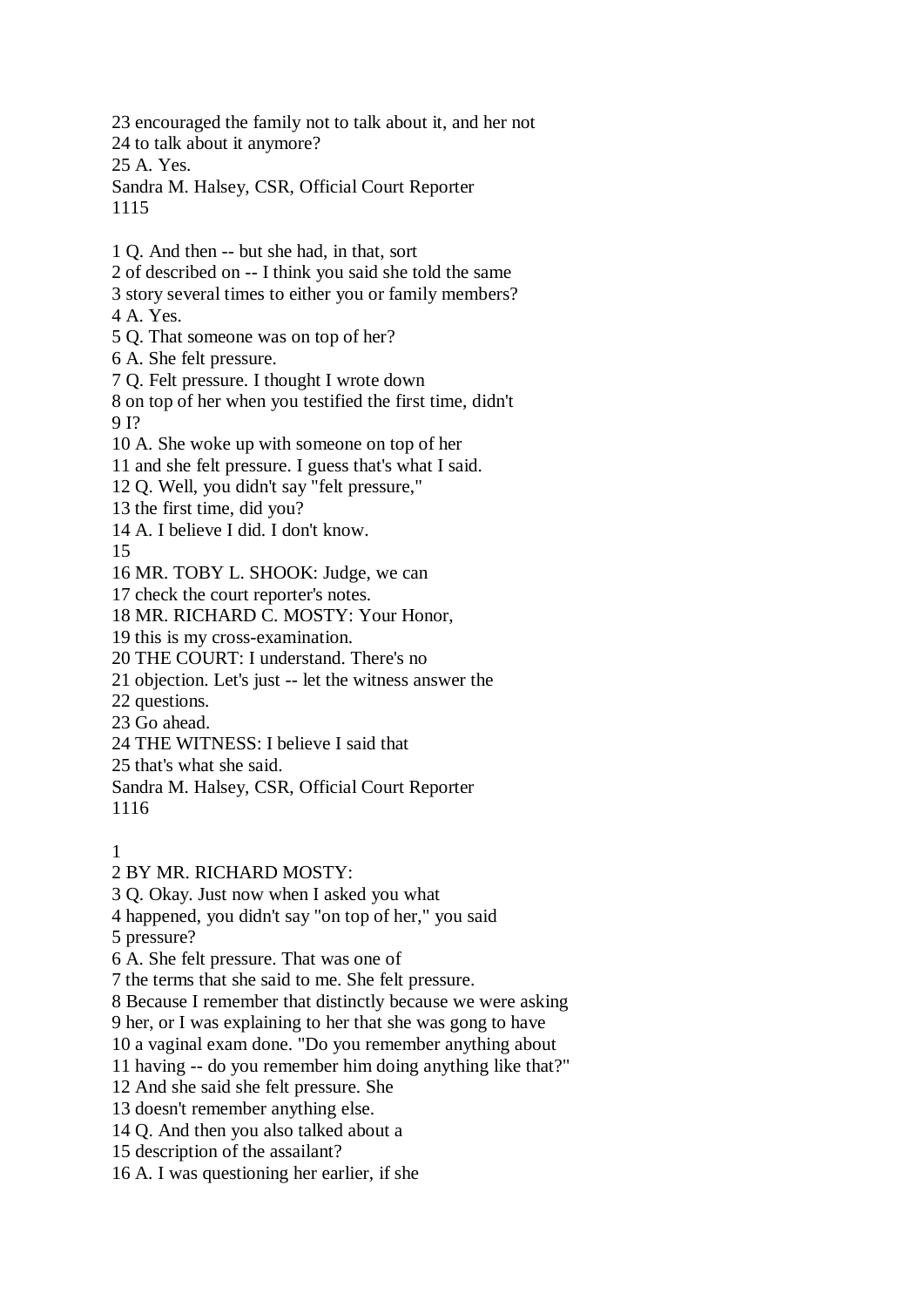17 could remember anything about it, yes.

18 Q. Why? If you didn't want her to talk

19 about the event, and you're telling her not to talk about

20 it, and the family not to talk about it, why were you

21 questioning her about the assailant?

22 A. Because this was earlier in the day.

23 It was earlier in the morning that she was trying hard to

24 remember what happened, and she was discussing it with

25 me. And I started asking her some questions about it.

Sandra M. Halsey, CSR, Official Court Reporter

```
1117
```
1 Q. So you questioned her at that time?

2 A. Yes.

3 Q. And at that time she didn't describe

4 the assailant at all?

5 A. She couldn't remember him, no.

6 Q. It was entirely gone from the halls of

7 her memory, as Mr. Mulder would say?

8 A. Well, yes.

9 Q. Now, one thing that I noted that you

10 said when we were talking about your chart, I think Mr.

11 Shook asked you about pain?

12 A. Um-hum. (Witness nodding head

13 affirmatively).

14 Q. And, if I remember what you testified

15 to, you said, "I didn't remember the pain until I looked

16 at my notes;" is that right?

17 A. I remember her -- giving her something

18 for pain. I do not remember her specifically saying "I'm

19 hurting. May I have something for pain?"

20 Q. But you know --

21 A. But I know I gave her something.

22 Q. The point of that was, until you

23 reviewed your notes -- your notes refreshed your memory

24 on that question about the pain, didn't it?

25 A. No. I remember giving her medicine

Sandra M. Halsey, CSR, Official Court Reporter

1118

1 for pain.

2 Q. Did you testify earlier that you

3 didn't remember it until -- you did remember some

4 question about pain, and I'm not sure which one it was,

5 but that you didn't remember some question about pain

6 until you looked at your notes and then you remembered

7 it? Isn't that what you testified to?

8 A. I do not recall back on June 6th her

9 telling me that she was hurting. I remember giving her

10 something for pain though.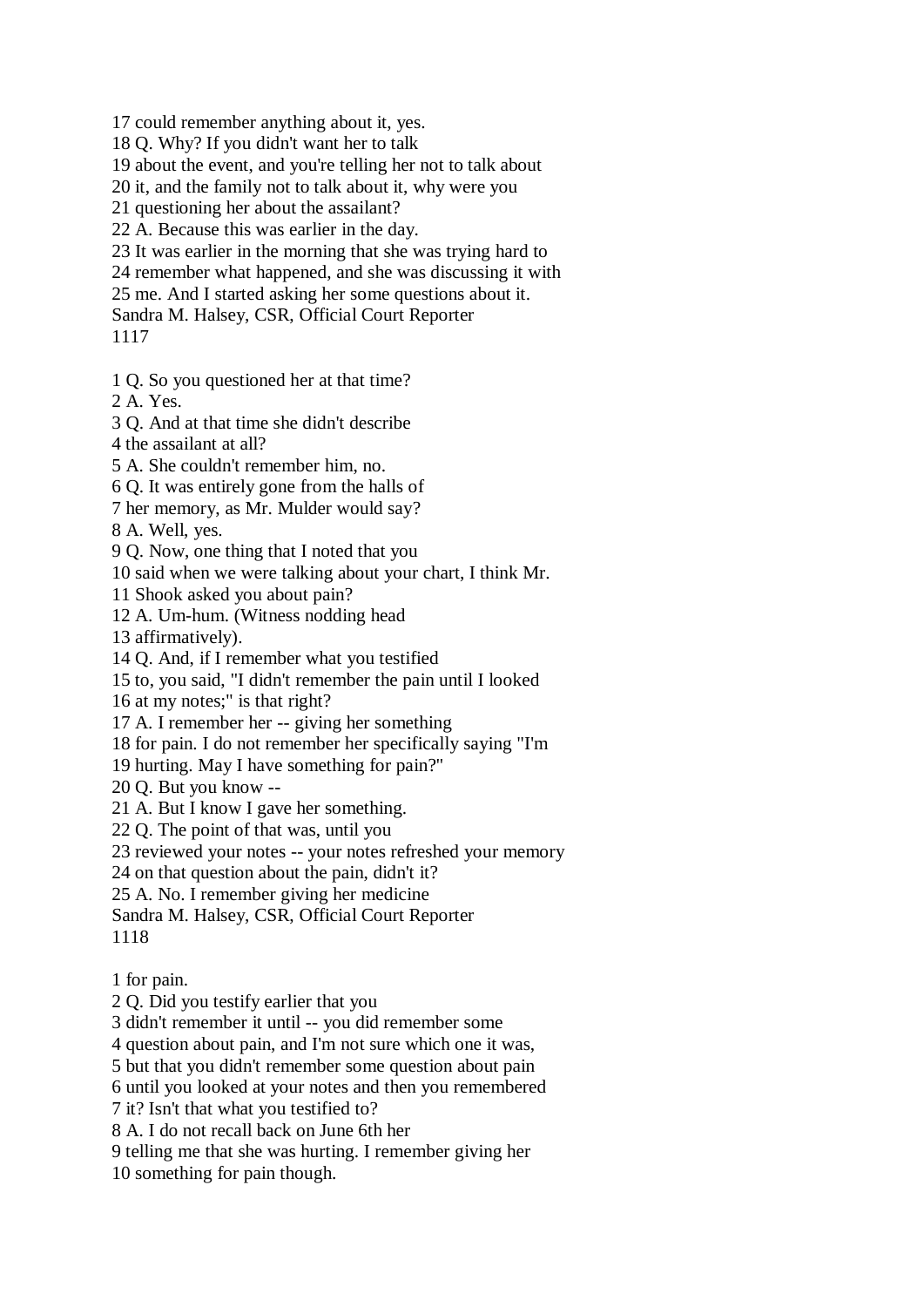11 Q. Well --

- 12 A. I know she told me, because it's in my
- 13 notes.
- 14 Q. Well, when you look at your notes, at
- 15 11:30, for instance, "patient complaining of pain"?
- 16 A. Yes.
- 17 Q. And that's something that you don't
- 18 have any independent recollection of, but you know from
- 19 your notes that it must have happened?
- 20 A. Yes.
- 21 Q. Okay. Now, when did you come down?
- 22 When did you come down to Kerrville?
- 23 A. To Kerrville? On Monday night.
- 24 Q. Have you written out any report or
- 25 affidavit or anything for the police or the District
- Sandra M. Halsey, CSR, Official Court Reporter

1119

- 1 Attorney in this case?
- 2 A. No.
- 3 Q. When did they tell you that -- when
- 4 were you called and said you need to come to Kerrville to 5 testify?
- 6 A. I think I was subpoenaed, I don't
- 7 remember, either after Christmas or before Christmas. I
- 8 don't remember.
- 9 Q. Okay. And when did you receive
- 10 instructions to, you know, you need to be in Kerrville on
- 11 such and such day?
- 12 A. When I was given the subpoena.
- 13 Q. Okay. It said "Come Monday, January

14 6th?"

- 15 A. Yes. It came with the subpoena.
- 16 Q. Okay. And how many times have you
- 17 visited with the District Attorney's office, or any
- 18 District Attorney representative?
- 19 A. From the start?
- 20 Q. Yes.
- 21 A. Five times.
- 22 Q. Five times? And who would those be
- 23 with?
- 24 A. I met with Toby and Anita and Bosillo.
- 25 Q. Okay. And how long ago was that?
- Sandra M. Halsey, CSR, Official Court Reporter 1120
- 1 A. Well --
- 2 Q. Months?
- 3 A. Yes.
- 4 Q. What do you recall about that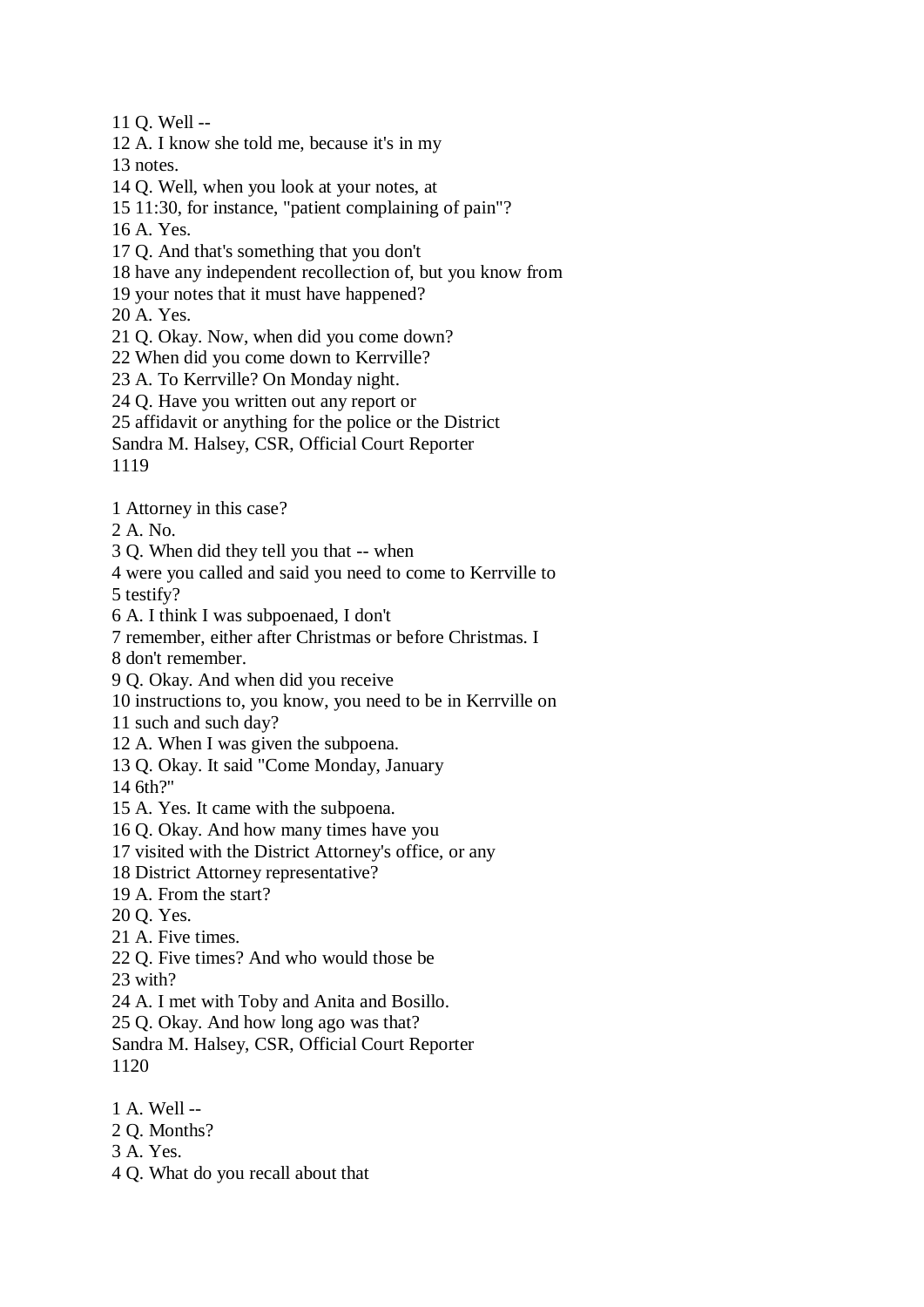5 conversation?

6 A. Which one?

7 Q. The first one.

8 A. The first one we went over my notes.

9 We went over different things that she said to me that

10 day, different things that I noted that day to myself,

11 that I could remember, that is not written down anywhere.

12 Just bits and pieces, the things that I recall.

13 Q. And there were four other visits after

14 that one? When were those?

15 A. Again, one was at the hospital, you

16 know, like a month after the first, and we basically went

17 over the same things.

18 Q. Same people?

19 A. No. Toby was with us this time. It

20 was Anita and Bosillo the first time, and then Toby and

21 Bosillo. And I only spoke with Anita that first time.

22 Q. Okay. And the third time?

23 A. The third time they were at the

24 hospital again to talk to somebody else, and since I was

25 there, I talked to them again.

Sandra M. Halsey, CSR, Official Court Reporter

1121

1 Q. Okay. And who was that?

2 A. Toby and Bosillo.

3 Q. And the fourth time?

4 A. The fourth time was, I believe Tuesday

5 night this week.

6 Q. Okay. And the fifth time?

7 A. Wednesday night.

8 Q. Okay. Wednesday night?

9 A. Yes.

10 Q. Okay. Now, the -- I don't think I

11 asked you, the fourth time --

12 A. It was this morning, excuse me. This

13 morning.

14 Q. Okay. Two times since you have been

15 here?

16 A. Yes.

17 Q. Okay. Let me ask you a couple of

18 questions about these exhibits. Let me show you 52-H.

19 And do you notice a redness upon Mrs. Routier's upper

20 arm?

21 A. A little bit.

22 Q. Okay. Is that consistent with some

23 kind of --

24 A. I don't know. I mean, it could be a

25 blood pressure cuff probably was there, because we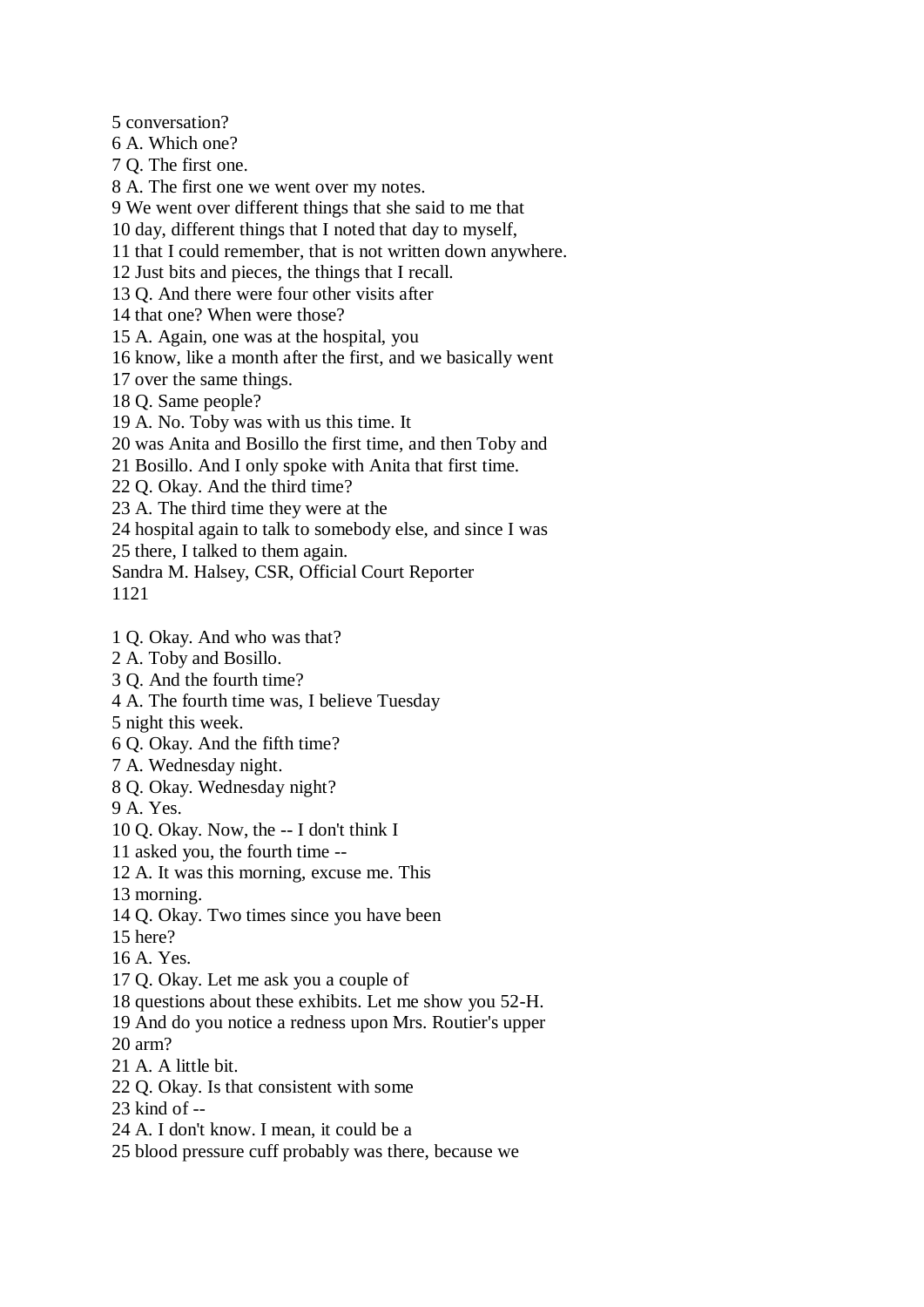Sandra M. Halsey, CSR, Official Court Reporter 1122

1 wouldn't have put the blood pressure cuff over here. 2 Q. Do you think that blood pressure cuff 3 at this stage would still be showing as a redness on her 4 arm by the time she is up in ICU? 5 A. It could, yes. 6 Q. Okay. Is that your opinion that 7 that's what it was? 8 A. I don't know what it is. 9 Q. Okay. 10 A. It could be. 11 Q. You don't have an opinion? 12 A. No. It could be. 13 Q. It could be. It could be a number of 14 other things? 15 A. Yes. 16 Q. Okay. Let me show you 52-N. And do 17 you notice any bruising on that? 18 A. Yes. 19 Q. And is that sort of around the wrist? 20 A. No. 21 Q. That part? Is that consistent with 22 something being around the wrist and causing bruising? 23 A. It doesn't look like it. 24 Q. Do you have an opinion as to what 25 would cause that bruising? Sandra M. Halsey, CSR, Official Court Reporter 1123 1 A. She had an arterial line in the left 2 radial. This is from her arterial line here. 3 Q. All right. 4 A. This -- 5 Q. The hole there? 6 A. This hole, and this yellowish-looking 7 stuff up here. This could be from an arterial line, I 8 don't know. That could be. 9 Q. Okay. Now, do you not note a bruise 10 that appears to go like that, of a different color, sort 11 of a different bruise, across what I would call the

12 bottom part of the wrist, since I don't know better. Do

13 you notice a difference in that bruise? Or a separate

14 bruise, or --

15 A. I mean, it looks like there's two

16 different bruises there, but I don't know.

17 Q. Okay. So, you can't draw any

18 conclusions from those bruises?

19 A. No.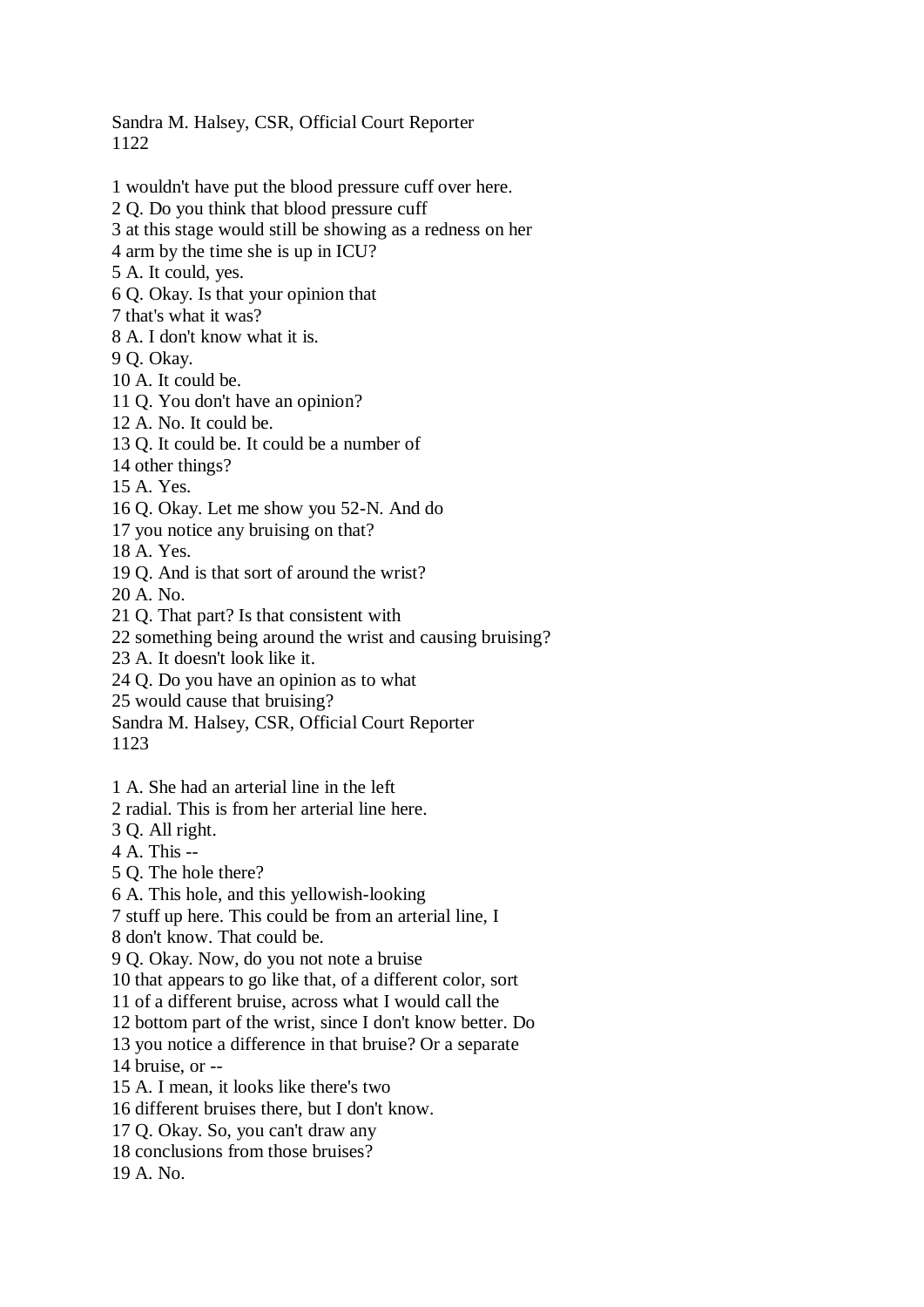20 Q. Okay. Now, when did you -- at the 21 meeting Tuesday night, that was with Mr. Shook? 22 A. Is that Toby's last name? 23 Q. Toby, I mean? 24 A. Yes. 25 Q. You didn't know his last name? Sandra M. Halsey, CSR, Official Court Reporter 1124 1 A. I couldn't remember it. 2 Q. All right. And besides you and Toby, 3 who was there? Who was in this meeting? 4 A. Her. 5 Q. Her. Ms. Wallace? 6 A. Yes. 7 Q. Okay. You didn't remember her name at 8 all? 9 A. No. 10 Q. All right. Who else? 11 A. That was the first night I had met 12 her. 13 Q. Okay. Tuesday night -- 14 A. And that is the only time I have 15 talked to her. 16 Q. -- who else was there? 17 A. Bosillo was there, but I wasn't 18 talking to him. I talked to those two. 19 Q. Who else was there? 20 A. Pardon? 21 Q. Who else? 22 A. Just them. 23 Q. Okay. And in the meeting on 24 Wednesday. Who was in on that meeting? 25 A. Excuse me, it wasn't Wednesday, it was Sandra M. Halsey, CSR, Official Court Reporter 1125 1 this morning. 2 Q. I'm sorry. This morning? 3 A. Yes. 4 Q. Who was in on that meeting? 5 A. Just Toby and I. 6 Q. You weren't in on a meeting then with 7 Nurse Cotner and a number of the other nurses the other 8 night? 9 A. Was that when they brought the 10 pictures? Is that what you're referring to? 11 Q. Well, actually, I'm not referring to

12 anything, I'm just trying to inquire. Were you in a

13 meeting with the prosecutors and Ms. Cotner, and Nurse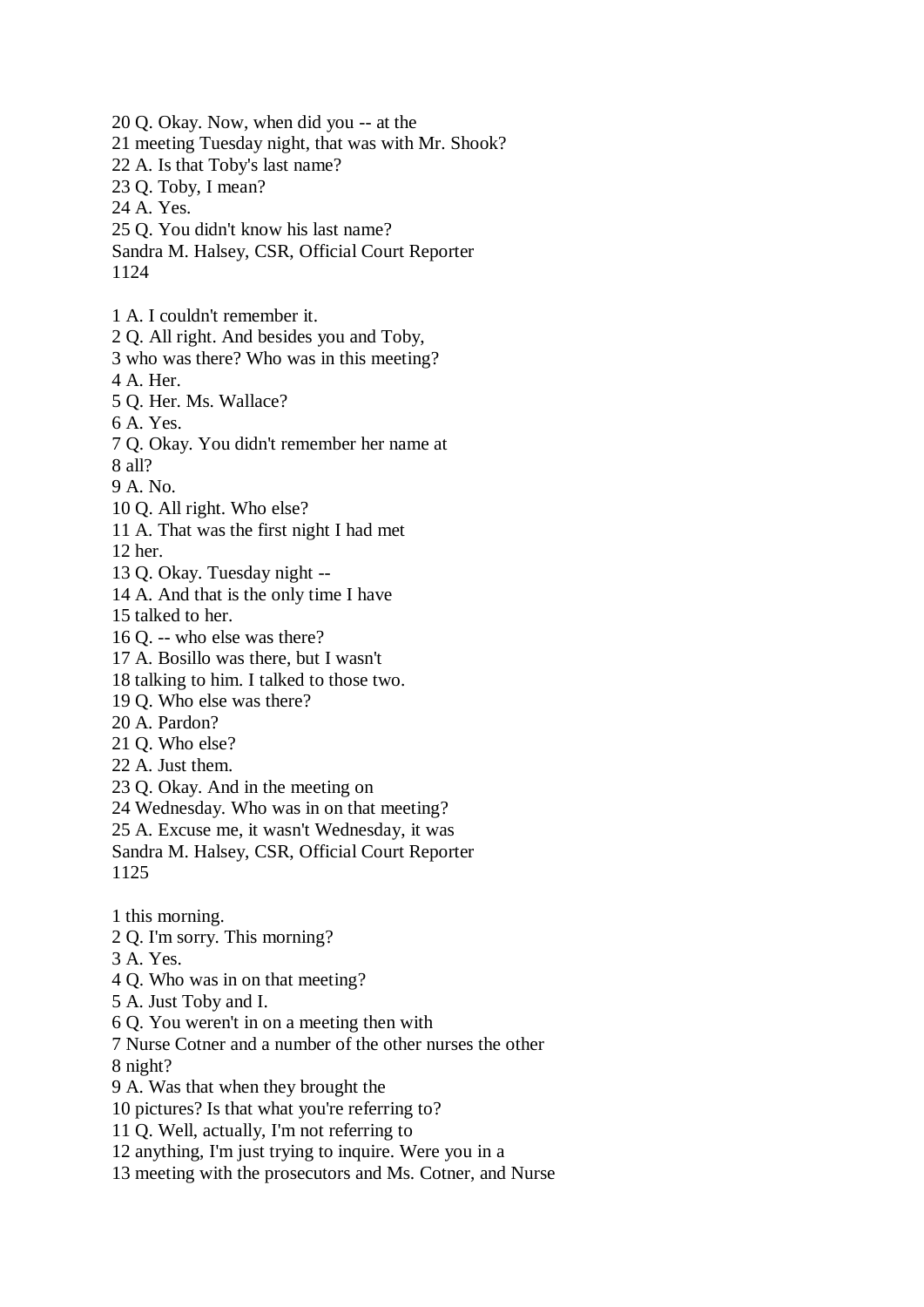- 14 Cotner and several of the other nurses?
- 15 A. We were told to meet, I believe, at
- 16 12:00 noon in there, in their room, Wednesday, I guess
- 17 it was.
- 18 Q. Who told you?
- 19 A. I don't consider that a meeting,
- 20 because it wasn't -- we weren't going over our testimony, 21 really.
- 22 Q. Oh, okay. Let me make sure that I am
- 23 clear. When I talk about meeting, I want to talk about
- 24 any time that you were present with Toby and y'all
- 25 conversed about the case. I don't need to know about
- Sandra M. Halsey, CSR, Official Court Reporter 1126
- 1 when you conversed about lunch, or other things, but when
- 2 you conversed about the case, I'm not trying to quibble
- 3 about what is a meeting or what's not a meeting.
- 4 A. Okay. Fine.
- 5 Q. Okay. So, can I call -- who summoned
- 6 you to this meeting? Is it okay if I call it a meeting?

7 A. Sure.

- 8 Q. Okay. Who summoned you to this
- 9 meeting Wednesday at lunch?
- 10 A. I got a call from the operator of the
- 11 hotel saying that, you know, they left a message with
- 12 her.
- 13 Q. "They," meaning Toby?
- 14 A. Yes.
- 15 Q. Okay. And was it a message that you
- 16 were supposed to meet Toby in Toby's room?
- 17 A. We were suppose to meet at 12:00 noon
- 18 in Toby's room.
- 19 Q. And who's "we"?
- 20 A. Everybody, all the Baylor people.
- 21 Q. Okay. And who do you recall being at
- 22 this meeting Wednesday at noon?
- 23 A. The Baylor nurses.
- 24 Q. Okay. Do you remember -- can you give

25 me names?

Sandra M. Halsey, CSR, Official Court Reporter 1127

- 1 A. Jody Cotner.
- 2 Q. Cotner?
- 3 A. Yes. Jody -- I don't know his last
- 4 name.
- 5 Q. Male, E.R. nurse?
- 6 A. Yes.
- 7 Q. Fitts or Pitts?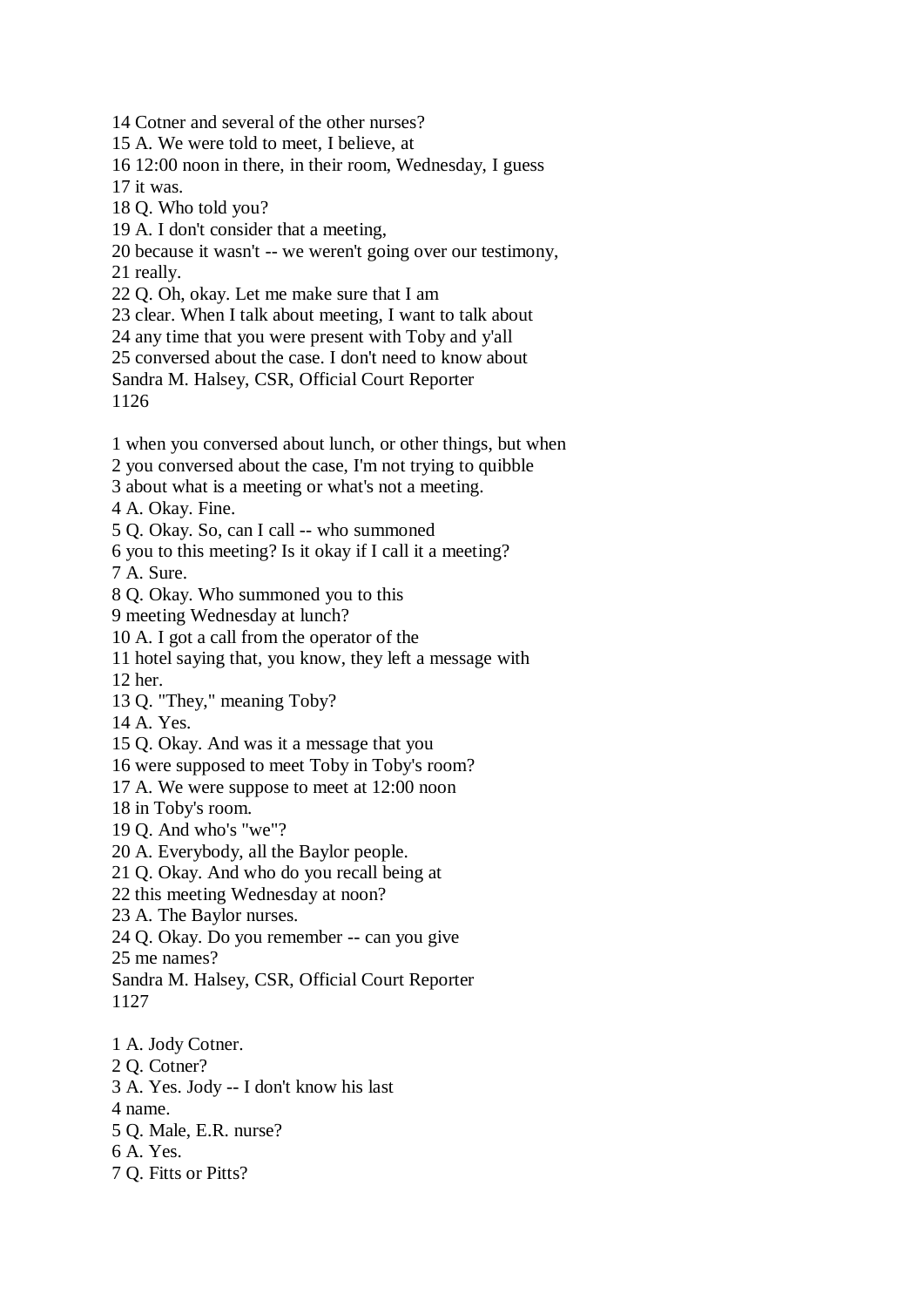- 8 A. Yes.
- 9 Q. Okay.
- 10 A. Chris, the 2-ICU.
- 11 Q. Wielgosz?
- 12 A. Yes. Paige Campbell and Denise Faulk.
- 13 Q. Okay.
- 14 A. I believe that's it. Pat Dillawn, I
- 15 believe, was there too.
- 16 Q. Oh, the doctor?
- 17 A. Yes.
- 18 Q. What about Dr. Santos, was he there?
- 19 A. No.
- 20 Q. Okay. And so all of y'all met with
- 21 Toby?
- 22 A. I believe Bosillo was there too.
- 23 Q. And Bosillo?
- 24 A. Yes.
- 25 Q. Okay. And that, I take it, is the
- Sandra M. Halsey, CSR, Official Court Reporter
- 1128
- 1 first time you ever saw these pictures?
- 2 A. Yes.
- 3 Q. These 52 numbers?
- 4 A. Yes, for the first time.
- 5 Q. And did y'all look at all of these
- 6 photos?
- 7 A. Yes.
- 8 Q. A handful of photos of Mrs. Routier in
- 9 the ICU unit?
- 10 A. And the ones that were not in the ICU 11 unit.
- 12 Q. And some later ones?
- 13 A. Yes.
- 14 Q. And, I guess, y'all sat around -- how
- 15 long did this meeting last?
- 16 A. 45 minutes, an hour, maybe.
- 17 Q. Okay. And did everybody participate
- 18 in it?
- 19 A. We were all passing pictures around
- 20 and looking at them.
- 21 Q. And discussing --
- 22 A. And discussing them, yes.
- 23 Q. What they showed or what they didn't
- 24 show?
- 25 A. Yes.
- Sandra M. Halsey, CSR, Official Court Reporter 1129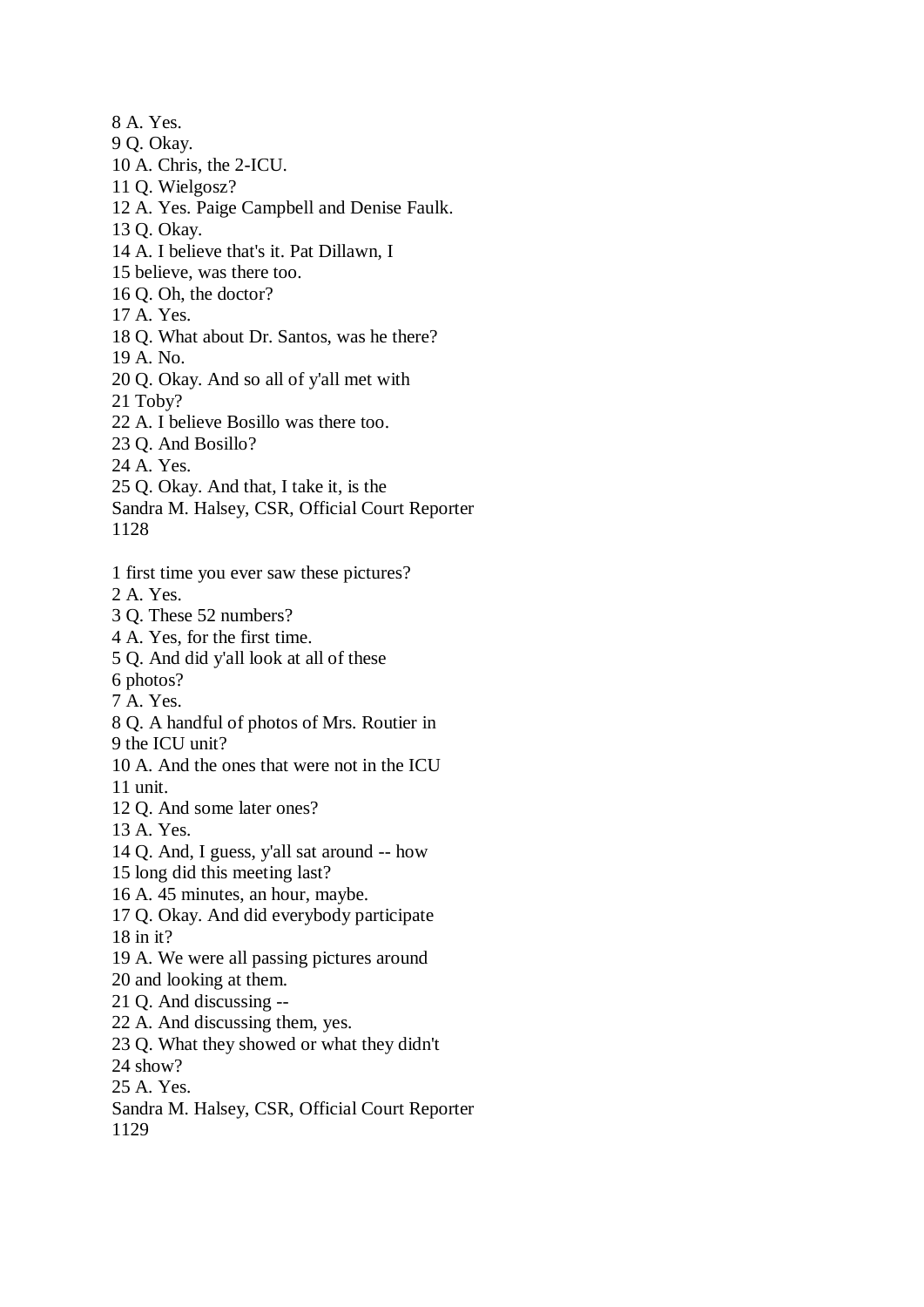1 Q. Okay. And, for instance, did Dr.

2 Dillawn express his opinion?

3 A. Sure.

4 Q. Put in his two cents worth?

5 A. Yes.

6 Q. Did you put in your two cents worth?

7 A. Yes.

8 Q. Did Nurse Cotner put in her two cents

9 worth?

10 A. Yes.

11 Q. Did Paige put in her two cents worth?

12 A. Yes.

13 Q. Did -- was Phyllis Jackson the

14 security person there?

15 A. I don't remember her there.

16 Q. Okay.

17 A. Because she wouldn't know what --

18 Q. Wielgosz threw in his two cents worth?

19 A. Yes.

20 Q. And y'all all talked and sort of

21 brainstormed about what these pictures showed and didn't

 $22$  show?

23 A. We talked about what we saw.

24 Q. Okay. And you sort of, you know, I

25 see this and somebody else didn't see that?

Sandra M. Halsey, CSR, Official Court Reporter

1130

1 A. We talked about basically what we saw

2 in Darlie the day we had her and that it wasn't there.

3 Q. Okay.

4 A. Those bruises were not there.

5 Q. And y'all talked about bruising in

6 general, didn't you?

7 A. Yes.

8 Q. And Dr. Dillawn gave you his opinion

9 of bruising, and how long bruising takes and things like 10 that, didn't he?

11 A. I don't recall him saying anything

12 about how long bruising takes, but, yeah, we discussed

13 all that.

14 Q. All right. And did Toby throw in his

15 two cents worth too?

16 A. Yeah.

17 Q. And did Bosillo throw in his two cents

18 worth too?

19 A. I think so.

20 Q. And at the end of that, did y'all

21 reach a consensus about what your collective opinion was?

22 A. No.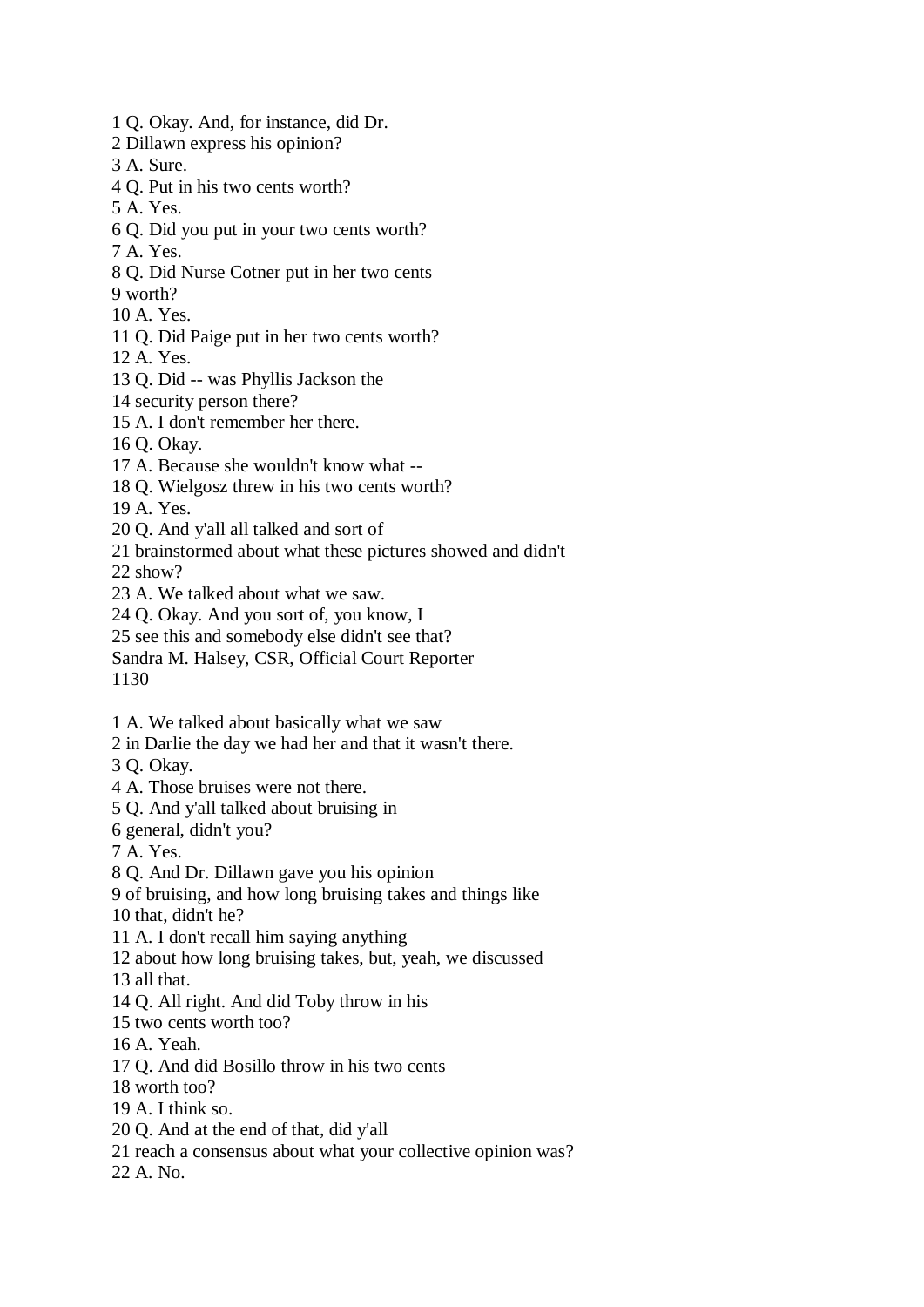23 Q. You had just discussed it all?

24 A. Yes.

25 Q. And then everybody just happens to

Sandra M. Halsey, CSR, Official Court Reporter 1131

1 draw their own conclusion?

2 A. Yes.

3 Q. Okay. And that conclusion was what,

4 as to the age of those bruises?

5 A. My conclusion?

6 Q. Yeah.

7 A. Those bruises were not consistent with

8 the injury that I saw on her right arm.

9 Q. Okay. What about the left arm?

10 A. The left arm, I was not sure.

11 Q. Okay. So, you think on the left arm

12 that those bruises may have been consistent?

13 A. They could have been consistent with

14 the arterial line causing that type of bruise.

15 Q. Okay. So, your opinion was, at least,

16 that the bruises on the left arm could have been

17 inflicted on June 6, of 1996; isn't that right?

18 A. It could have, yes, sir.

19 Q. All right. Okay. And so, if someone

20 had sustained blunt trauma on their left arm on June 6,

21 1996, that would be consistent with your idea of the age

22 of that bruising?

23 A. On the left arm?

24 Q. Yes.

25 A. Bruising was here on her wrist, and

Sandra M. Halsey, CSR, Official Court Reporter 1132

1 that could have been consistent with the arterial line

2 being inserted, yes.

3 Q. Okay. Well, of course, there is a lot

4 more bruising on the left arm than just there at the

5 wrist, isn't there?

6 A. Well, I thought it was the right arm

7 that had the large bruise.

8 Q. You don't remember any large bruising

9 on the left arm?

10 A. I didn't see any bruising on either

11 arm the day I took care of her.

12 Q. I'm talking about the pictures you

13 looked at, at the meeting when y'all had the

14 brainstorming session on Wednesday.

15 A. She had a bruise on her left wrist.

16 Q. Okay. And, whatever it was, the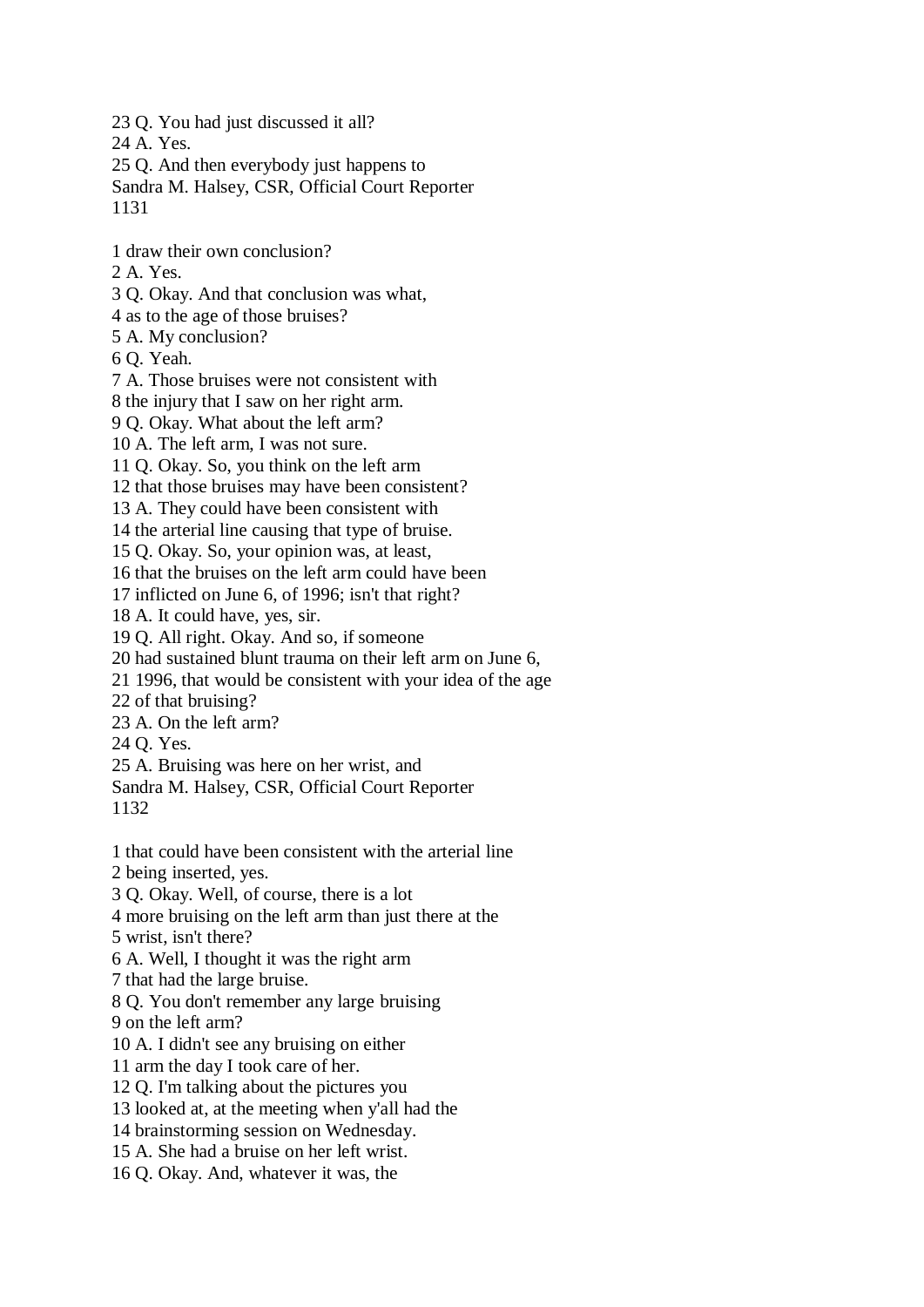17 bruising that you saw on the left arm, it was your 18 judgment, that that could have been inflicted on June 6th 19 at the time of the arterial injury? 20 A. Yes. 21 Q. So whatever the bruising was on her 22 left arm, when it's photographed on June 10th, in your 23 judgment, could have been four days old? 24 A. May I see the pictures again? 25 Q. Sure. Now, I don't know that these

Sandra M. Halsey, CSR, Official Court Reporter

1133

1 are the -- these are the pictures that have been

2 introduced in evidence.

3 A. Okay.

4 Q. So I don't know that these are the

5 ones that y'all sat around and talked about. Do you want

6 to see the left arm, the right arm, or all of them?

7 A. Well, if you're referring to her left

8 arm, there's a bruise down here. I don't remember seeing

9 a picture with her --

10 Q. Well, do you see this bruise going up?

11 A. It's right here.

12 Q. Okay. But -- and this picture it

13 shows to be taken on June 10th?

14 A. Okay.

15 Q. Correct?

16 A. Yes.

17 Q. Okay. So, in your judgment, that

18 bruise on her left arm could be four days old?

19 A. Could be.

20 Q. From whatever the source of it, let's

21 don't quibble about what the source of it is, from

22 whatever the source, that is consistent, in your

23 judgment, with a four day old bruise?

24 A. It could be, yes.

25 Q. Okay. Now, did you say that the right

Sandra M. Halsey, CSR, Official Court Reporter

1134

1 arm, you didn't think was consistent with the four day

2 old bruise?

3 A. I would have noticed something the day

4 I took care of her on her right arm that would cause that

5 kind of a bruising and not just the laceration that I saw

6 on her arm.

7 Q. Okay. So, are you making your

8 judgment not upon the pictures, but upon what your memory

 $9$  is?

10 A. Well --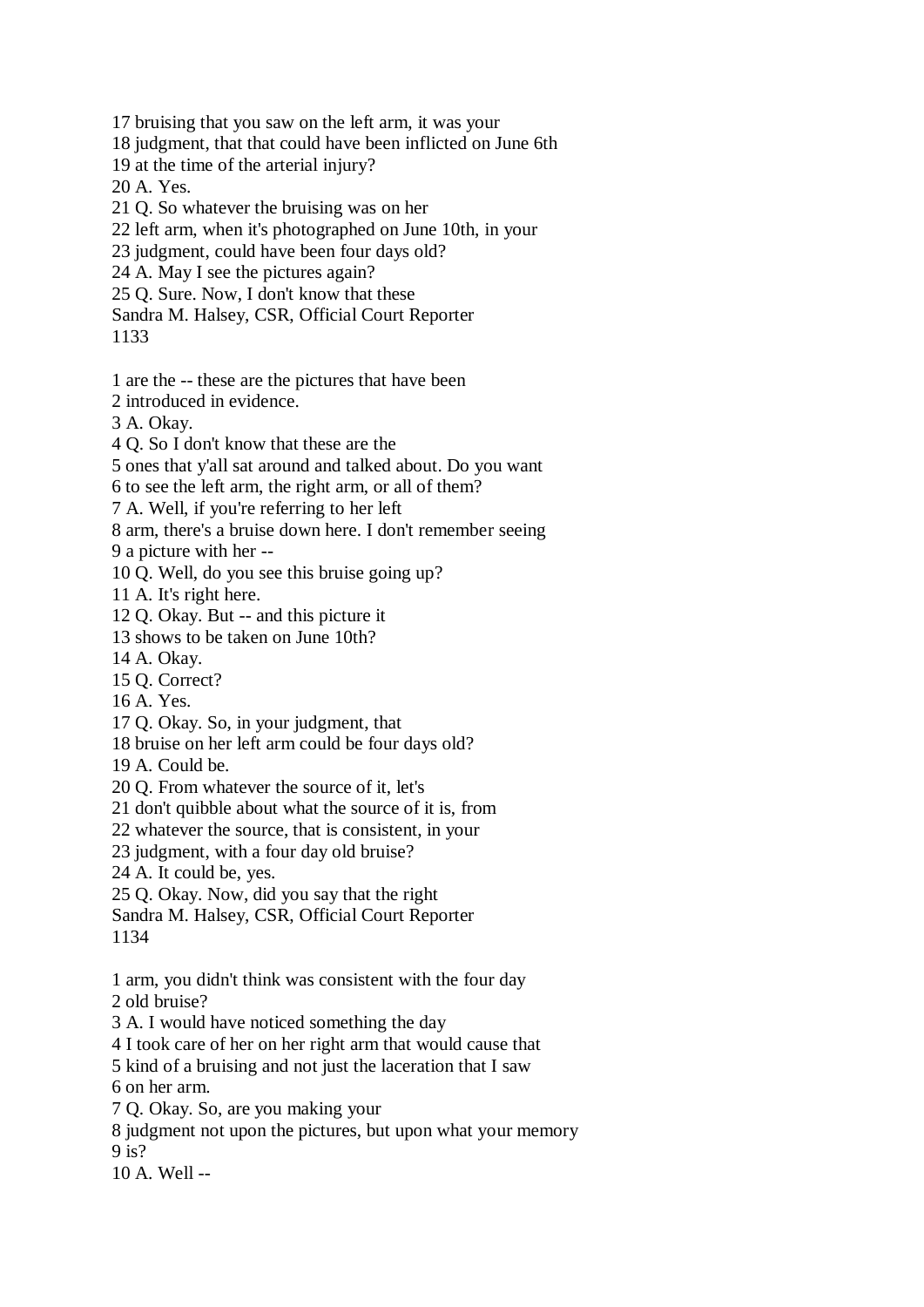11 Q. I mean, you say you would have seen 12 something that indicated that bruising? Is that what 13 you're telling me? On the right arm? 14 A. Yes. There would have been something 15 on her right arm. 16 Q. Okay. But, so, just looking at the 17 pictures, can you draw any conclusion at all that -- 18 setting aside here, you know, your personal involvement, 19 looking at the pictures, can you draw any conclusions as 20 to how old the bruises on the right arm are? 21 A. No. 22 Q. None at all? 23 A. No. 24 Q. Okay. Does it seem odd to you that a 25 person would have those kinds of severe bruises on both Sandra M. Halsey, CSR, Official Court Reporter 1135 1 arms that are different ages?  $\mathcal{D}_{\alpha}$ 3 MR. TOBY L. SHOOK: Judge, I'll object 4 to speculation. 5 THE COURT: Sustained. 6 7 BY MR. RICHARD MOSTY: 8 Q. Do you feel you're not qualified to 9 answer that? 10 11 MR. TOBY L. SHOOK: Judge, I'll object 12 to speculation. 13 THE COURT: Sustained. Go on to the 14 next question. 15 16 BY MR. RICHARD MOSTY: 17 Q. Well, nurse, if I understood the 18 reason they had you in this brainstorming session on 19 Wednesday, was because you -- the State apparently felt 20 that you had some opinions -- 21 22 MR. TOBY L. SHOOK: Judge, I'm going 23 to object to sidebar. 24 THE COURT: Overruled. 25 MR. TOBY L. SHOOK: Giving his opinion Sandra M. Halsey, CSR, Official Court Reporter 1136 1 as to what we felt. 2 THE COURT: Overruled. Go ahead. 3 I'll let him ask that.

4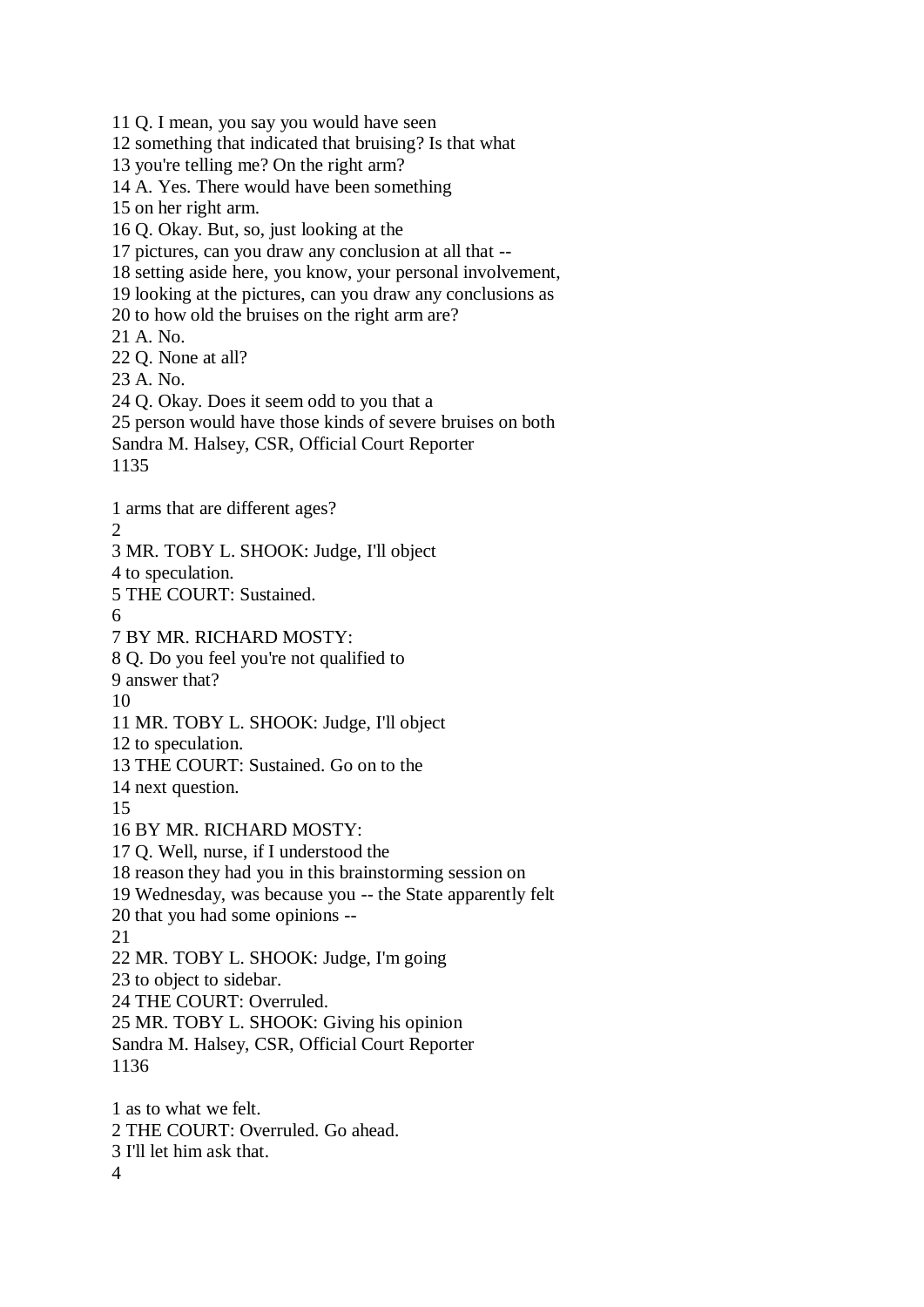5 BY MR. RICHARD MOSTY:

6 Q. Well, you were invited to this meeting

7 by -- you were instructed to come to this meeting by the

8 State, weren't you?

9 A. Yes.

10 Q. I assume that they thought maybe you

11 had some --

12

13 MR. TOBY L. SHOOK: Judge, I'm going

14 to object again to what he thinks we thought. It's

15 totally irrelevant and it is speculative. And it is also

16 sidebar.

17 THE COURT: I'll sustain that

18 objection. Let's ask another question, please.

19

20 BY MR. RICHARD MOSTY:

21 Q. Well, did you express opinions about

22 those bruises at the brainstorming session on Wednesday?

23 A. I expressed what I'm expressing today.

24 I did not see it, a wound on her left arm or her right

25 arm that was consistent with that type of bruise.

Sandra M. Halsey, CSR, Official Court Reporter

1137

1 Q. You feel qualified to make some

2 estimation of ages of bruises apparently?

3 A. No.

4 Q. No, you don't?

5 A. I mean, I really don't.

6 Q. Do you think that's something that the

7 nurses really aren't qualified to do? An RN?

8 A. Well, it depends on what kind of

9 injury. If I knew it was a horrible injury, it would be

10 consistent with that type of a bruise.

11 Q. And as a matter of fact, it depends

12 upon the person too, doesn't it?

13 A. Sure. Yeah, it does.

14 Q. I bet I bruise differently than you

15 do.

16 A. Yes, you do.

17 Q. And that's a function of -- what all

18 kind of variables go into that?

19 A. Bleeding time, her hematocrit, how

20 much blood she's lost, her clotting factors, all that

21 type of stuff.

22 Q. Things like age?

23 A. Yes.

24 Q. Size? Size of a person?

25 A. I don't know.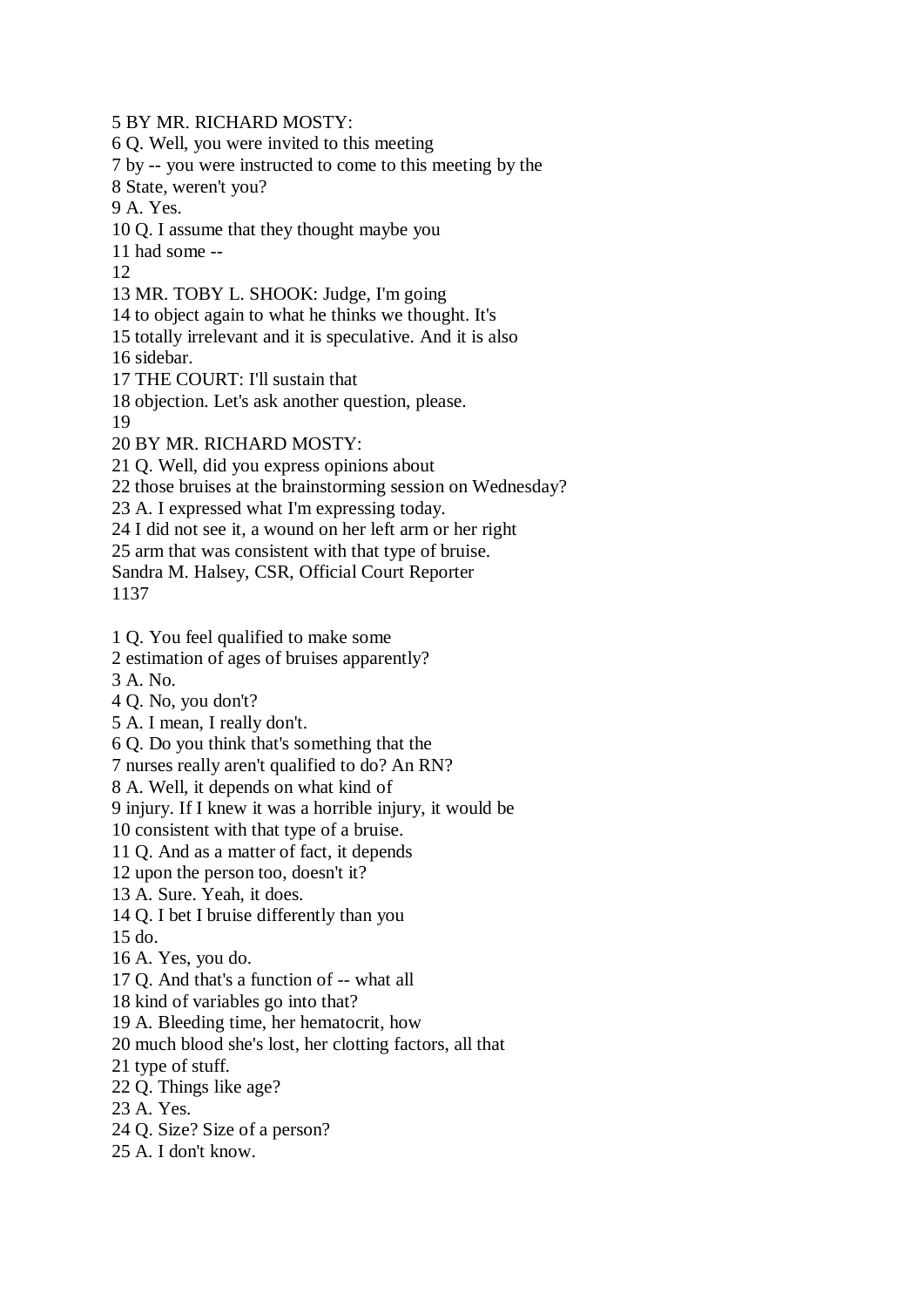Sandra M. Halsey, CSR, Official Court Reporter 1138

1 Q. Would that have any effect? 2 A. I don't know. 3 Q. Okay. Don't know? What about skin 4 coloration; dark-complected people, light-complected 5 people? 6 A. Well, it's harder to see on 7 dark-complected people. 8 Q. And if you're -- you talked about one 9 of the things was the hematocrit? 10 A. Yes. 11 Q. If, in other words, if you have lost 12 blood, then there's less blood in the entire system to 13 flow and to start bruising? 14 A. Well, it's a lot of different factors, 15 of what your blood is doing at the time. Is it clotting? 16 Is there -- you know, is there more of this substance, or 17 that substance, I can't answer all that. 18 Q. Volume, volume of blood, quantity of 19 blood? 20 A. Yeah. 21 Q. Things like diet? Can that affect it? 22 I mean, what you've been eating? 23 A. Yes, if you're anemic, yeah. 24 Q. Okay. 25 Sandra M. Halsey, CSR, Official Court Reporter 1139 1 MR. RICHARD MOSTY: I'll pass the 2 witness. 3 4 5 6 REDIRECT EXAMINATION 7 8 BY MR. TOBY L. SHOOK: 9 Q. Mrs. Hollon, when I called you and 10 asked you questions about any bruises you saw, did I ever 11 ask you to -- 12 13 THE COURT: I think now it's 4:00. If 14 we're going to stay until five o'clock, I think we'll 15 take another brief 10 minute break. Thank you. 16 17 (Whereupon, a short 18 Recess was taken, 19 after which time,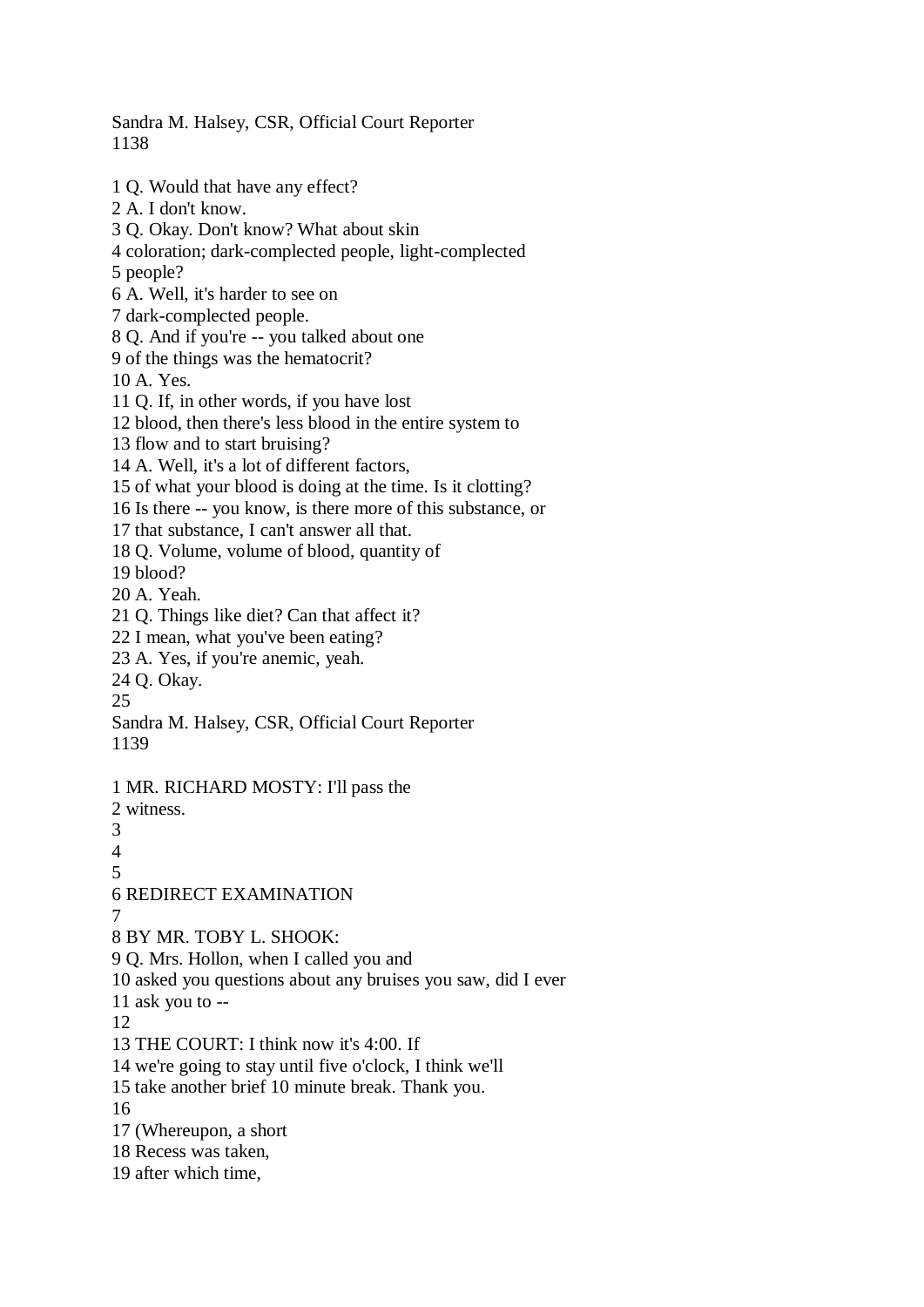20 The proceedings were 21 Resumed on the record, 22 In the presence and 23 hearing of the defendant 24 And the jury, as follows:) 25 Sandra M. Halsey, CSR, Official Court Reporter 1140 1 THE COURT: All right. Are both sides 2 ready to bring the jury back in? 3 MR. GREG DAVIS: Yes, sir, the State 4 is ready. 5 MR. DOUGLAS MULDER: Defense is ready. 6 THE COURT: All right. 7 8 (Whereupon, the jury 9 Was returned to the 10 Courtroom, and the 11 Proceedings were 12 Resumed on the record, 13 In open court, in the 14 Presence and hearing 15 Of the defendant, 16 As follows:) 17 18 THE COURT: Let the record reflect 19 that all parties of the trial are present and the jury is 20 seated. 21 All right, Mr. Shook. 22 MR. TOBY L. SHOOK: Thank you, Judge. 23 24 25 Sandra M. Halsey, CSR, Official Court Reporter 1141 1 REDIRECT EXAMINATION (Resumed)  $\mathcal{D}_{\mathcal{L}}$ 3 BY MR. TOBY L. SHOOK: 4 Q. Ms. Hollon, in regards -- well, I've 5 met with you, obviously, several times; is that right? 6 A. Yes, sir. 7 Q. Bugged you with a lot of questions, 8 didn't I? 9 A. Yes, sir. 10 Q. Usually the same ones, sometimes 11 repeat, sometimes I would come up with new ones? 12 A. Yes. 13 Q. This week, calling you at around noon,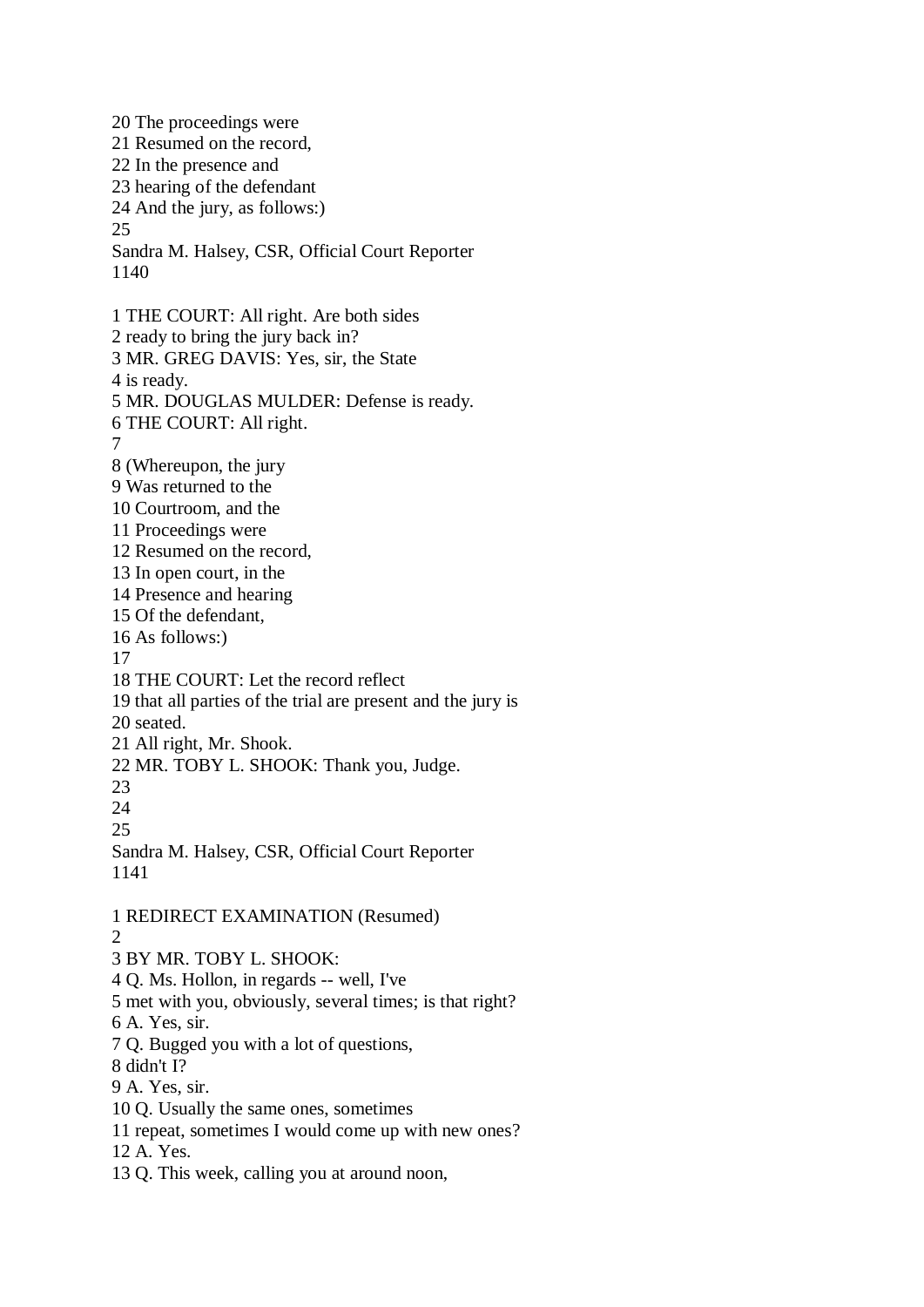15 A. It might have been Tuesday. I don't 16 remember. 17 Q. Okay. 18 A. I'm kind of lost on my days this week. 19 Q. Okay. Could have been Tuesday instead 20 of Wednesday? 21 A. Yeah. 22 Q. And asked you some questions and 23 showed you some photos? 24 A. Yes. 25 Q. Okay. Did at any time I suggest to Sandra M. Halsey, CSR, Official Court Reporter 1142 1 you to get together with the other nurses, come up with a 2 story, come up with a lie, anything like that? 3 A. Absolutely not. 4 Q. Okay. Did I ask you questions about 5 what you remembered? 6 A. Yes. 7 Q. Okay. And what you saw on her arms? 8 A. Yes. 9 Q. And the same type of questions I have 10 asked you in front of this jury? 11 A. Yes, sir. 12 Q. I also told you we were a little 13 behind schedule? 14 15 MR. RICHARD MOSTY: Objection, 16 leading. 17 THE COURT: Sustained. 18 19 20 BY MR. TOBY L. SHOOK: 21 Q. Okay. Well, did I talk about other 22 things, other than those photos and bruises and things 23 like that? 24 A. Not that I recall, no. 25 Q. Okay. Give you any idea about, you Sandra M. Halsey, CSR, Official Court Reporter 1143 1 know, maybe when we could possibly get you out of here to 2 testify? 3 A. I don't remember. 4 Q. Okay. I haven't ever told you to make 5 a story up, anything like that, have I? 6 A. No, sir. 7 Q. Okay. As far as what you saw on Mrs.

14 do you remember if that was Wednesday or Tuesday?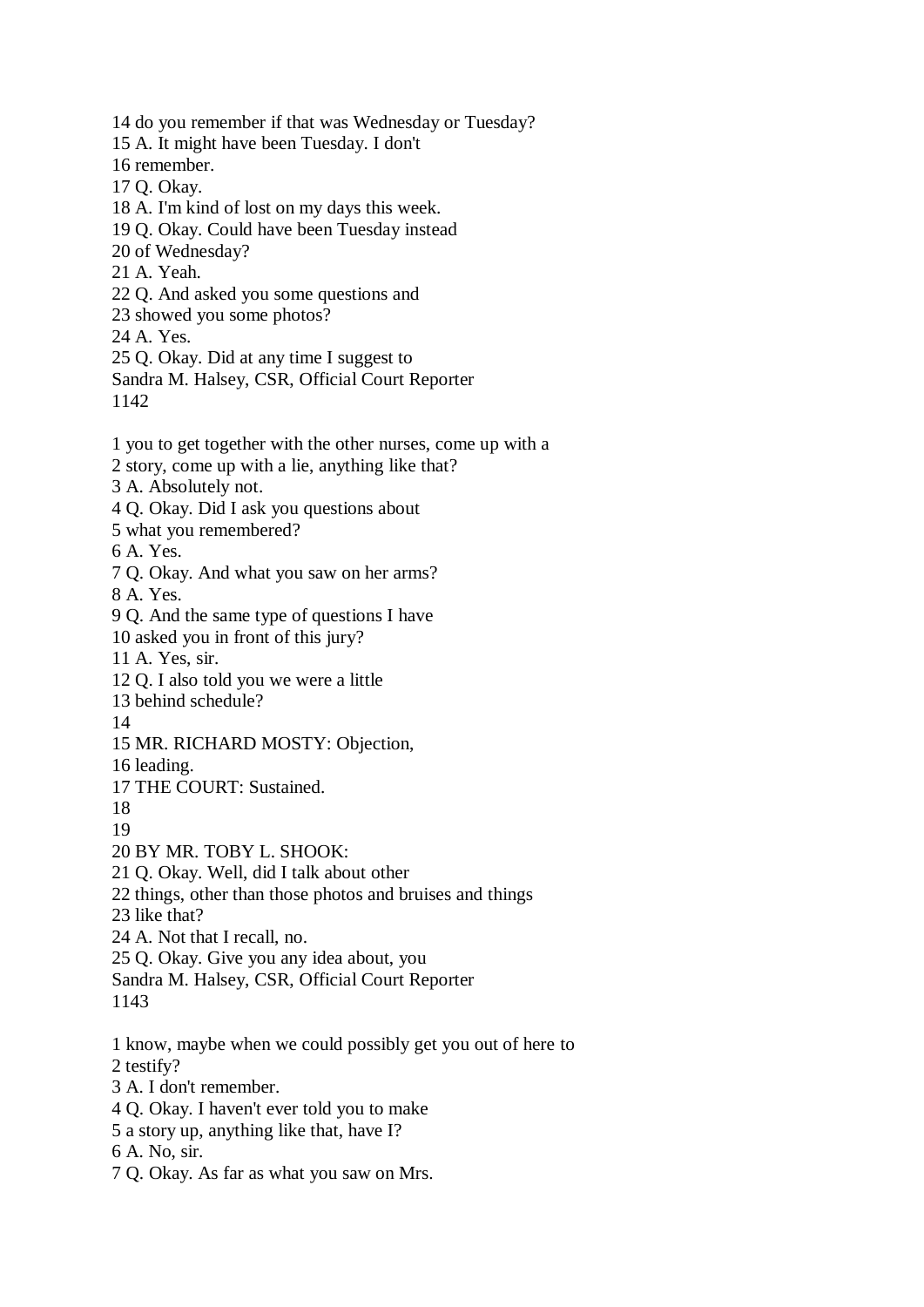8 Routier's arm, or what you didn't see, you stand by what

9 have you told this jury?

10 A. Yes.

11 Q. Okay. And you didn't see those type

12 of injuries that would cause --

13

14 MR. RICHARD MOSTY: Object to leading.

15 THE COURT: Yes. Let's phrase our

16 questions the right way, please.

17

18 BY MR. TOBY L. SHOOK:

19 Q. Now, defense counsel talked about

20 certain patients that you have seen that might not

21 remember things that have happened to them, like a car

22 wreck.

23 A. Correct.

24 Q. Okay. Have you come across that

25 before?

Sandra M. Halsey, CSR, Official Court Reporter 1144

1 A. Yeah.

2 Q. Okay. Do they just remember parts of

3 it or they just don't remember the whole event?

4 A. To tell you the truth, usually people

5 don't talk about it. And if they do, they don't remember

6 it. There's nothing to talk about because they don't

7 remember, they don't remember being in the ICU.

8 Q. Okay. It's just all a blank to them?

9 A. Yes.

10 Q. Entirely?

11 A. Yes.

12 Q. Okay. You made notes in your nurse's

13 notes, the focus notes about the defendant being tearful.

14 Would you describe those tears to us, please.

15 A. Her eyes would well up with tears,

16 basically just like I did when I started, but I never

17 recall tears running down her face.

18 Q. Okay.

19 A. I never recall her using a tissue to

20 wipe her tears off. I don't remember her doing that.

21 Q. Okay.

22

23 MR. TOBY L. SHOOK: That's all the

24 questions I have.

25 THE COURT: Mr. Mosty, anything?

Sandra M. Halsey, CSR, Official Court Reporter

1145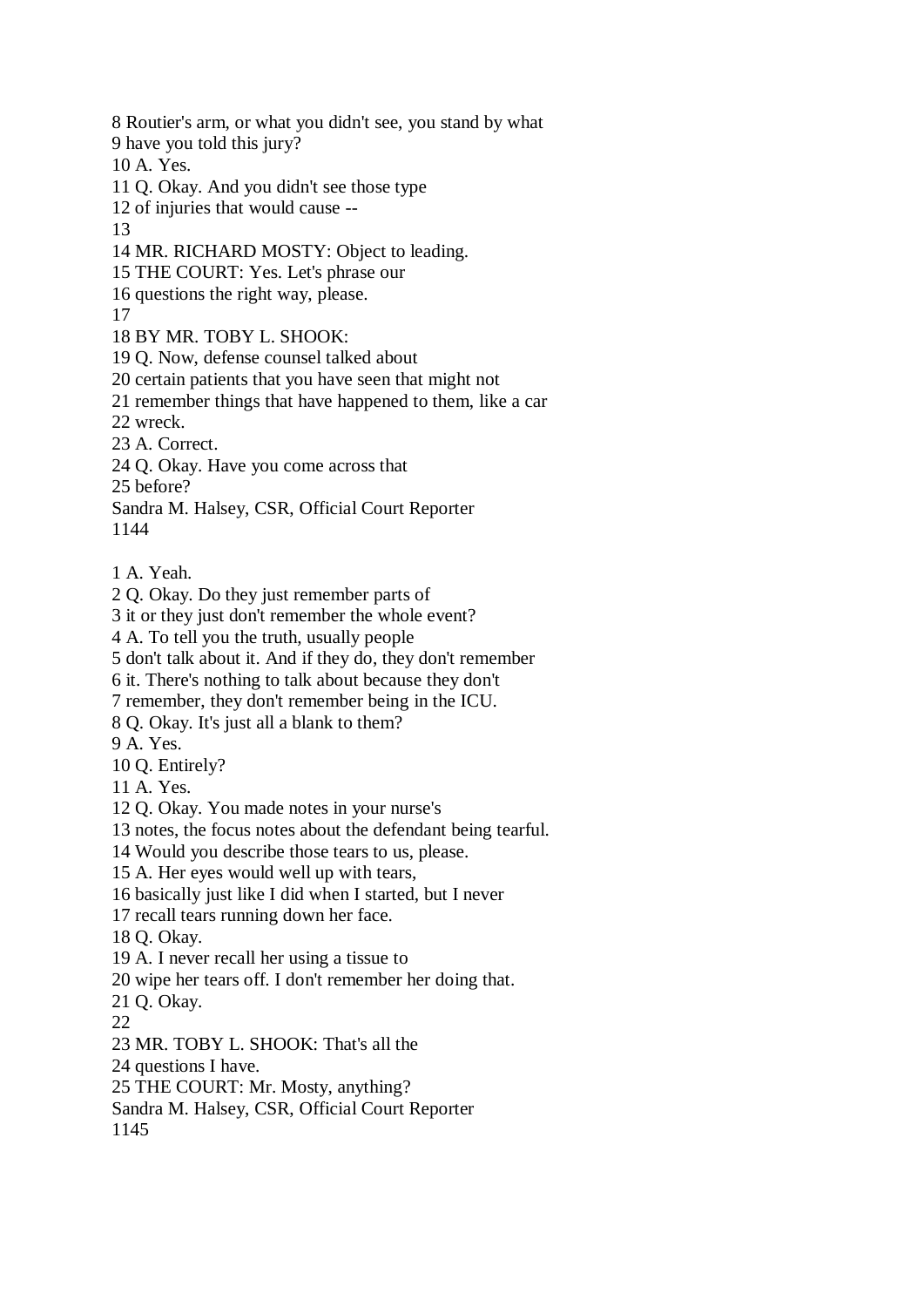1 MR. RICHARD MOSTY: Yes, sir. 2 THE COURT: All right. 3 4 5 6 RECROSS EXAMINATION 7 8 BY MR. RICHARD MOSTY: 9 Q. Well, have your ever heard the phrase 10 "A roller coaster of emotions"? 11 A. Maybe. I mean, yes, probably. 12 Q. That's not unusual? 13 A. Yeah. 14 Q. Matter of fact, that's part of the 15 four stages of grief, is that from anger to denial to -- 16 17 MR. TOBY L. SHOOK: Judge, I'm going 18 to object to counsel testifying again, what he says the 19 four stages of grief. 20 THE COURT: Overruled. I think that 21 maybe within the lexicon of a trauma nurse. 22 All right. Go ahead. 23 24 BY MR. RICHARD MOSTY: 25 Q. And that's the kind of thing you see Sandra M. Halsey, CSR, Official Court Reporter 1146 1 that, you know, people's mood changes. People laugh at 2 funerals? 3 A. As a stress relief, yes. 4 Q. And you talk -- did you express an 5 opinion about whether or not people usually block out a 6 whole event, or selected portions of one? Did you 7 express an opinion on that subject? 8 A. State the question again, please. 9 Q. Mr. Shook was asking you about what 10 you saw in terms of people who have been through a trauma 11 and what their memory was. And as I understood, he was 12 asking you if people block out the whole event or parts 13 of it. And did you express an opinion one way or another 14 on what one would expect on someone whose been through a 15 traumatic experience, in terms of memory? 16 A. Usually people don't remember the 17 traumatic event, the car wreck, or whatever it was. 18 Q. Well, what kind of amnesia is that 19 called? 20 A. Short-term memory loss. I don't know. 21 Q. But it's called localized, isn't it? 22 A. I don't know.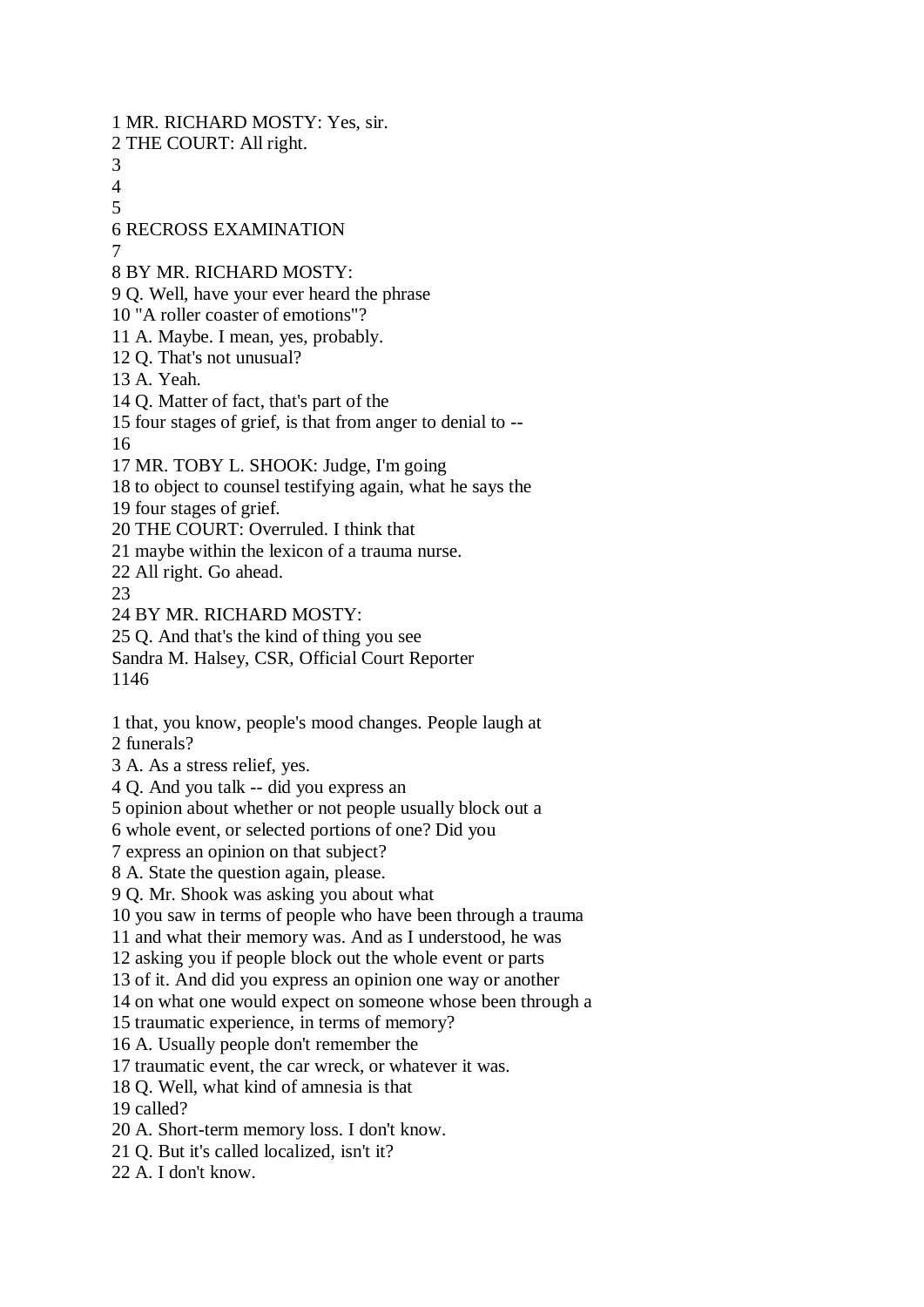23 Q. Okay. Well, tell us what selective 24 amnesia is. Do you know the four types of amnesia? 25 A. No. Sandra M. Halsey, CSR, Official Court Reporter 1147 1 Q. Okay. Do you know the difference 2 between circumscribed amnesia, sometimes called localized 3 amnesia -- 4 5 MR. TOBY L. SHOOK: Judge, I'll 6 object. The witness has already answered she doesn't 7 know -- 8 THE COURT: Well, I'll let him ask 9 that question. 10 MR. TOBY L. SHOOK: -- about the four 11 kinds of amnesia. 12 THE COURT: I know, but let him ask 13 this question, and I think that will clear it up. 14 15 BY MR. RICHARD MOSTY: 16 Q. Do you know the difference between 17 localized, sometimes called circumscribed amnesia and 18 selective amnesia? 19 A. I have heard those terms before, but I 20 don't know the medical definition of them. 21 Q. And one is where the whole event is 22 blocked, and the other is -- 23 24 MR. TOBY L. SHOOK: Judge, I'm going 25 to object. Sandra M. Halsey, CSR, Official Court Reporter 1148 1 THE COURT: I'll sustain that 2 objection. 3 4 BY MR. RICHARD C. MOSTY: 5 Q. Do you know, do you know, whether or 6 not circumscribed amnesia is the blocking of a whole 7 event? 8 9 MR. TOBY L. SHOOK: Judge, the witness 10 has answered she doesn't know. 11 THE COURT: I'll let her answer this 12 question. 13 14 BY MR. RICHARD MOSTY: 15 Q. Do you know that? Whether or not 16 circumscribed amnesia is blocking of an entire event?